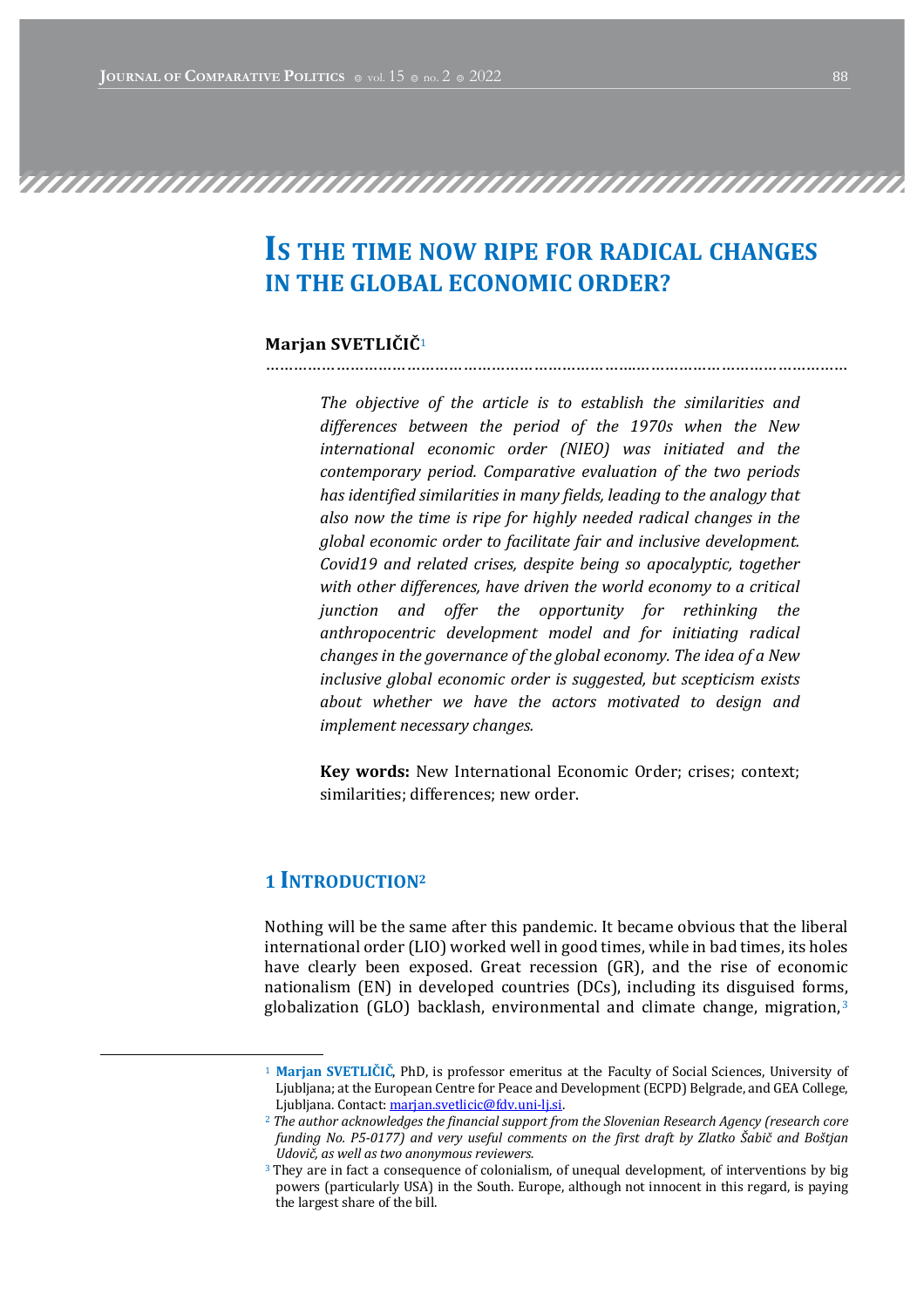enhanced volatilities and unpredictabilities and now the Covid19 pandemic finally revealed such system deficiencies.

History has demonstrated that crises are a big threat but, according to Fukuyama  $(2020)$  also an opportunity:

"Major crises have major consequences, usually unforeseen. The Great Depression spurred isolationism, nationalism, fascism, and World War II—but also led to the New Deal, the rise of the United States as a global superpower, and eventually decolonization. The 9/11 attacks produced two failed American interventions, the rise of Iran, and new forms of Islamic radicalism. The 2008 financial crisis generated a surge in anti-establishment populism that replaced leaders across the globe. Future historians will trace comparably large effects to the current coronavirus pandemic; the challenge is figuring them out ahead of time".

Can the pandemic, and especially Russian aggression on Ukraine, be a gamechanger, an opportunity to build a new world order out of an apocalyptic event, as the recession in the early 1980s did for the New International Economic Order (NIEO)? History tends to prove it since, according to Rodrik and Walt  $(2021, 6)$ the order building efforts followed a history of big wars or disruptions (Napoleonic Wars, WWI, WWII and Cold War). The outcome of these forces is unpredictable, depending on several factors. One is the structural changes going in the framework of the tectonic changes in the world economy which the existing order has not been able to handle effectively. The changed context also transformed the bargaining power of leading actors, with the enhanced power of emerging economies and less developed countries (LDCs). China's role increased and that of the US and other DCs decreased. Rivalry between US and China, and now more assertive Russia, lead to the ongoing restructuring of power relations in the global economy. Such dramatic tectonic shifts in the global economy are calling into question the cracking liberal international economic system because the rise of China coincided with its mixed economic system.

Economic, political and cross-cultural conflicts have intensified, becoming more disruptive in the context of such *black swan*, unpredictable predictabilities with huge impact, and unfortunately also grey swans of predictable unpredictability, following Taleb's (2010) definition. The number of natural shocks has, for instance, tripled from the 1980s (World Trade Report 2020, 25) and even more climate disasters are expected in the future. Many of them are in fact predictable white swans, but warning about them is ignored by politicians. This should worry us even more than *black or grey swans*. Uncertainties are becoming the rule of the day, and are creating an increasingly complex, ambiguous and volatile (VUCA) environment. The situation is wicked in nature because it cannot be solved by applying rational-scientific methods (Eden and Wagstaff 2021, 30), but requires new policies and capabilities for a radical, non-ergodic, wicked world characterised by radical uncertainty (Raškovič 2021). Therefore, Raškovič and colleagues are right in claiming that "instead of asking what will change and disappear, we need to start asking how things will change and for whom?" (2019, 345). Not only the global system, the concept of capitalism on which it has been based, is at stake. Will it be new capitalism or the return to the old normal after the GR?

Economic shifts on the ground have not been reflected in the governance of the world economy. The present system needs reforming, to become fairer and more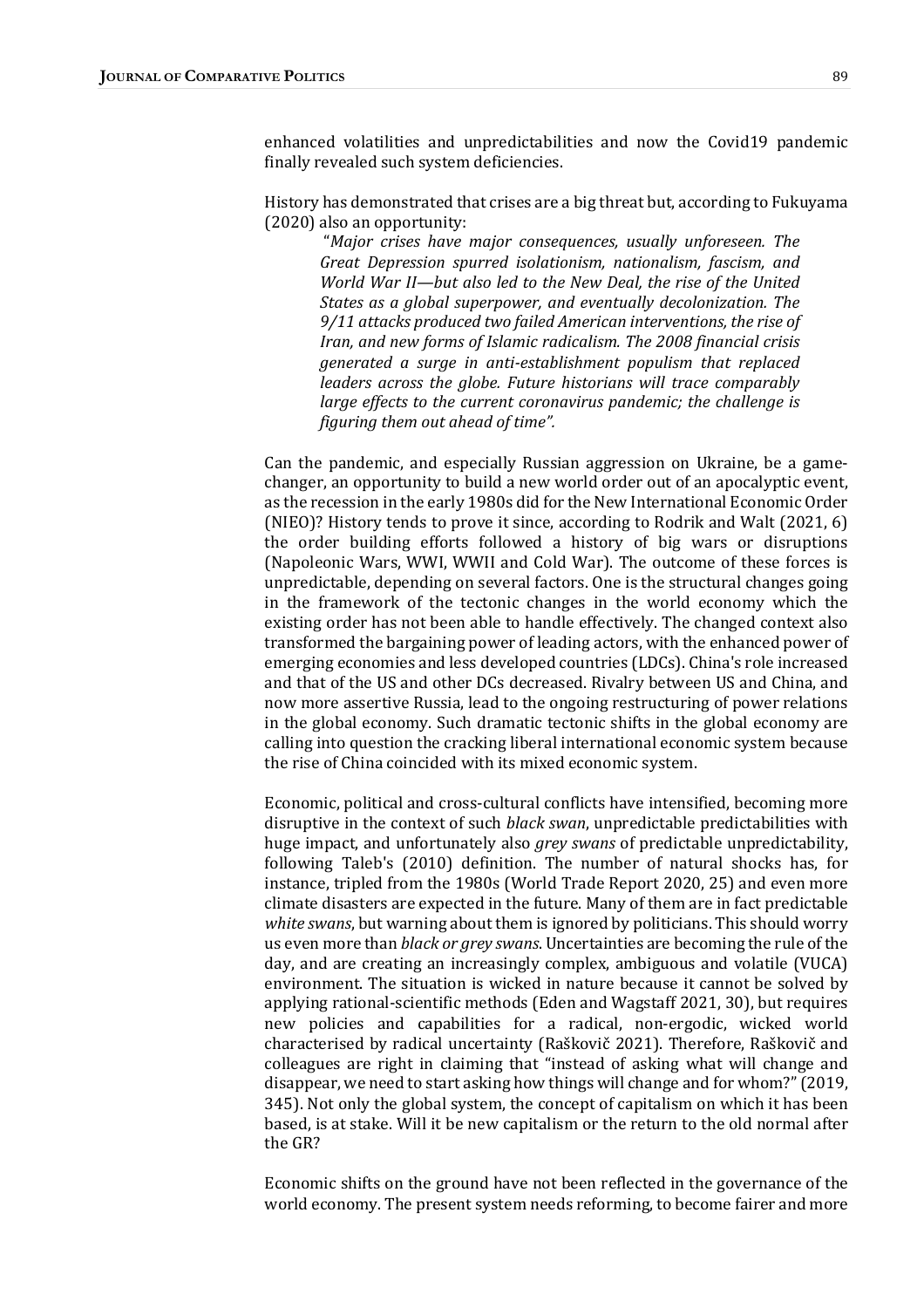inclusive for all its participants to promote common goods. Otherwise, emerging markets can attempt to create their own (parallel/alternative) world order, as is in a way already happening with the establishment of the Asian Infrastructure Investment Bank (AIIB) in 2013 and the Regional Comprehensive Economic Partnership (RCEP) as just two examples of such alternatives. $4$  The question is whether "the AIIB promotes China's integration into global social networks, strengthens state-led development pathways/.../and thus, foreshadows the possibility of an institutionalised international order indifferent to liberalism. Or it reflects the tensions between the socialising effects of the liberal international order and China's growing externalisation of its own non-liberal, state-led model of political Economy" (Stephen and Skidmore 2019, 61).

The chances for such externalization are growing after the Join manifesto was signed between Putin and Xi (February 2022).

# 2 METHODOLOGY

This article is based on the comparative evaluation of the context in the global economy in times of NIEO initiative and now, looking at similarities and differences. It can be a basis for the assessment of whether the context can be conducive to the fight for the new system which will overcome the deficiencies of the existing LIO, thus making development more inclusive and the system more just for all parties. We call it the New Inclusive Global Economic Order (NIGEO). 

The major research questions are:

- a) Is the time ripe for fundamental changes in the international economic system?
- b) Do we need a NIGEO and if, why?
- c) Are there similarities between the period of the NIEO initiative and now and what are the differences?
- d) What are the chances for the realization of NIGEO?

# 3 WHY THE NEED FOR NEW INCLUSIVE GLOBAL ECONOMIC ORDER?

NIEO is a political and economic concept aiming at fundamental changes in the existing international economic system which has been working not to the benefit of most of the world population, but more to the advantage of rich countries. There was a need for taking some measures to correct such a situation realising that we are all in the same boat and that the prosperity of the rich also depends on the prosperity of less advantaged nations. The formal idea of the NIEO was put forward in the Algiers Conference of non-aligned countries in 1973, following the Arab-Israeli war and oil shock afterwards. The oil crisis of 1973/74 has signalled changes in the balance of power in the world economy which empowered the demands of LDCs for changes in the unequal system. NIEO Declaration was accepted by consensus by the UN General Assembly at its Sixth Special Session on 1 May 1974 by the Resolution 3201 'Declaration on the Establishment of a New International Economic Order' and Programme of Action

 $4$  Or the Multi-party interim appeal arbitration arrangement, by 20 member states, including the EU and China, to facilitate dispute resolution until the appellate body of WTO is functional again (see Bourgeois and Stoyanov 2020).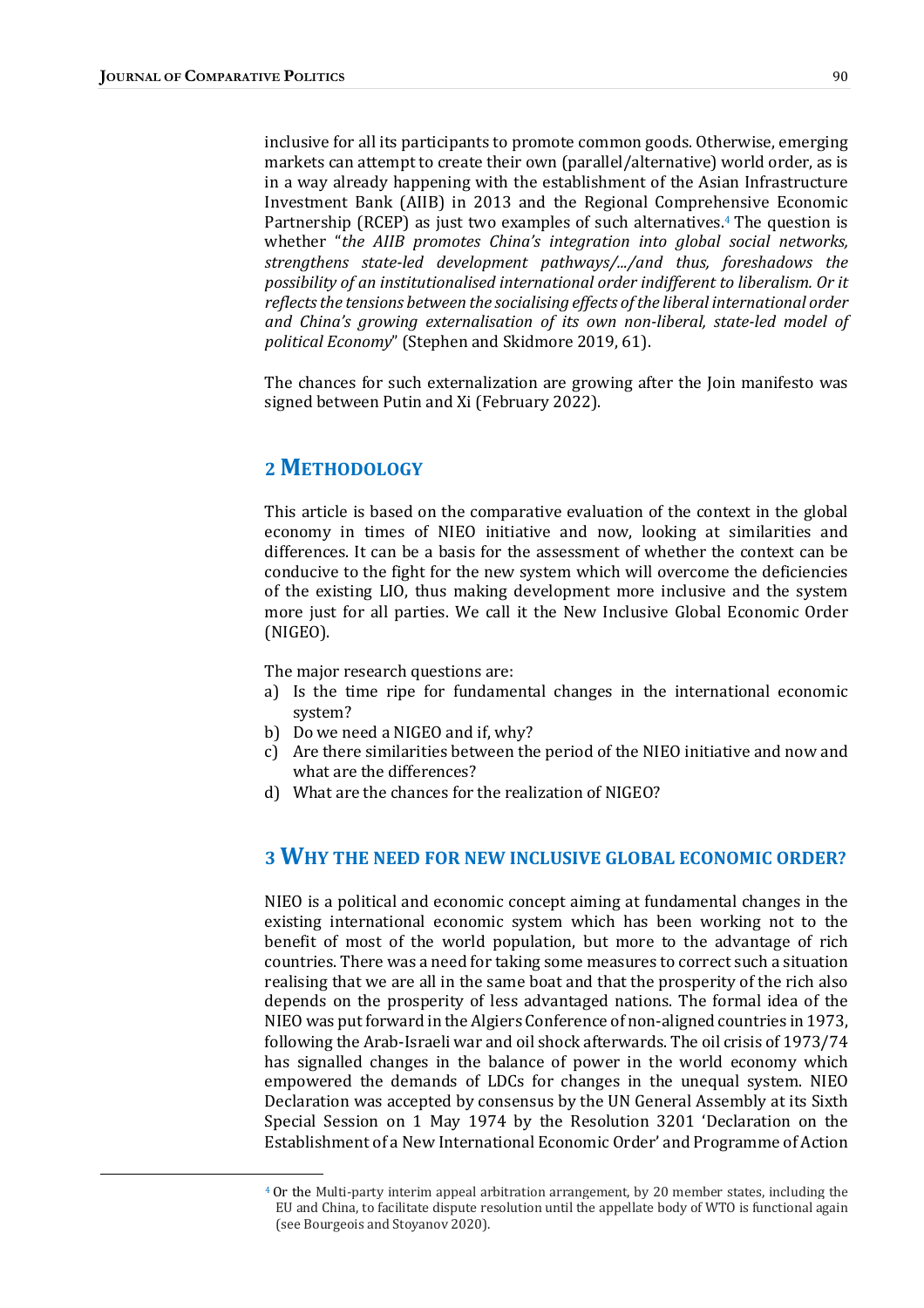on the Establishment of an NIEO in the name of all the members of the United Nations. UN members 'solemnly' proclaimed their 'united determination to work urgently for the establishment of an NIEO based on equity, sovereign equality, interdependence, common interest and cooperation among all States, irrespective of their economic and social systems.

Today the challenges are to a certain extent different. Strong dissatisfaction with the existing world order became more than obvious after the GR and Covid19 pandemic. Consumerist development, which also LDCs voluntarily follow, is not sustainable anymore. Mankind has to change the way we live and deal with resource, climate and environmental challenges. Globalization has also to be slowed down to get rid of unnecessary transportation and irrational trade with all damaging environmental and climate implications.

Perhaps the major difference is that the claim for changes is not coming now only from LDCs, but also from within DCs, particularly its middle class, which started to be hurt in the context of GLO (see Milanović's elephant curve 2016). A growing number of grassroots movements, of non-governmental organizations, are calling for drastic reforms of the development model if not the total change of the system. DCs are already changing the existing order by taking defensive measures against the rise of China as corroborated by Goodman  $(2017, 7)$ :

"There have been two main lines of attack against the existing order. One comes primarily from within the advanced countries of the North Atlantic and holds that the institutions of post-war economic governance are no longer delivering strong, sustainable, balanced, and- above all-inclusive economic growth. The other comes from emerging states, which argue that governance structures set up over 70 years ago no longer reflect the actual distribution of economic weight in the world and are thus unfair". He believes "that we only have to adjust and reform the existing order because although it is flawed but can still deliver and adapt the order which has proved adaptable and has continued to deliver meaningful results, both in substance and institutionally."

Others believe that we need to take a fresh look at the global system "instead of accepting at face value dubious illusory notions of mainstream economics or international relations in order to make a fundamental transformation of the world system" (Stiglitz 2019).

In spite of huge changes in the global economy, there are similarities in the context and reasons why changes are necessarily comparing the times of NIEO and the present situation. It is, therefore:

"Stunning to read today the demands for changing the world system because they are almost exactly the same as those for NIEO, posited Panitchpakdi, head of UNCTAD and previously Director General of the WTO. Then as now, the emerging market players called for management of volatile commodity markets, preferential trade access to rich country markets, greater stability in exchange rates, monitoring of trans-border capital flows, greater aid to the least developed, favourable debt rescheduling, and regulation of multinational corporations to ensure that they comply with national laws and foster technology transfers. All this represents a considerable turn away from anything resembling a Washington Consensus and towards a more highly managed system favouring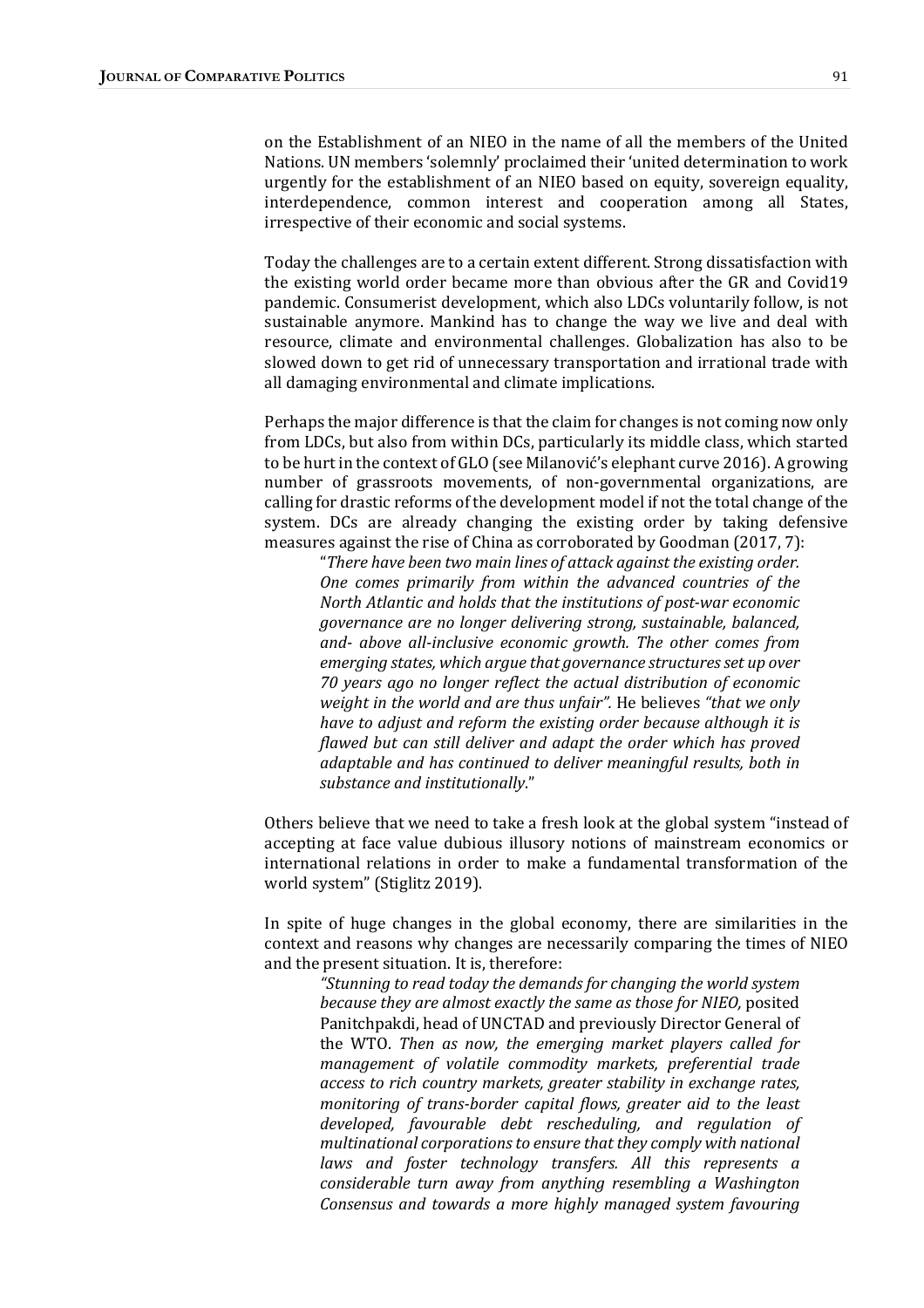preferential terms for developing countries" (Aggarwal and Weber 2012, 2).

At the same time, there are also many differences compared to the 1970s, the time of NIEO. The inequality issues and distribution of costs and benefits of the system to different players remain similar but much greater in the magnitude and distribution. China, together with many LDCs became the strongest advocate of enhanced international economic cooperation/globalization and the globalisation backlash is spreading in industrial countries. The situation today is different also in terms of the changed bargaining power of parties involved and the general interest to transform the global economic system. China *entered* the system (WTO) as a "rule taker," later evolved into a "rule shaker," and now aims to become a "rule maker." Not surprisingly, Slaughter already in 1997, i.e., before the GR and the pandemic, posited not only that there is a need for new order but that: 

"New world order is emerging, with less fanfare but more substance than either the liberal internationalist or new medievalist visions (proclaiming the end of the nation-state; author's remark). The state is not disappearing, it is disaggregating into its separate, functionally distinct parts. These parts--courts, regulatory agencies, executives, and even legislatures--are networking with their counterparts abroad, creating a dense web of relations that constitutes a new, transgovernmental order. Today's international problems-terrorism, organized crime, environmental degradation, money laundering, bank failure, and securities fraud created and sustain these relations. Government institutions have formed networks of their own,<sup>5</sup> ranging from the Basle Committee of Central Bankers to informal ties between law enforcement agencies to legal networks that make foreign judicial decisions more and more  $f$ amiliar/.../ today transgovernmentalism is rapidly becoming the most widespread and effective mode of international governance" (Slaughter 1997, 2).

She is certainly right by claiming that transgovernmentalism  $\epsilon$  is rapidly becoming the most widespread and effective mode of international governance together with private, non-state decentralized and highly flexible networks. They also include individual's networks among politicians, ministers, judges, parliamentarians, forming together in fact a kind of disaggregated order. Such networks can fill the gaps in the efficiency of supranational authorities, of international bureaucracy. New public-private networks, complementing each other, will probably be a nucleus of future global governance. Private agents cannot substitute state power, but rather complement it, provided that they do not abuse such powers which can happen in the absence of effective governmental regulations. This is a real danger since big corporations are frequently taking control away from governments in *surveillance capitalism* (Zuboff 2018), becoming too strong and out of public democratic control.

<sup>5</sup> Unfortunately, »the dominant institutions in these networks remain concentrated in North America and Western Europe but their impact can be felt in every corner of the globe« (ibid., 3).

 $6$  OECD defines transgovernmentalism as co-operation based on loosely-structured, peer to peer ties developed through frequent interaction rather than formal negotiation involving specialized domestic officials (typically regulators) directly interacting with each other (through structured dialogues, MOU,...), often with minimal supervision by foreign ministries (see https://www.oecd.org/gov/regulatory-policy/irc7.htm).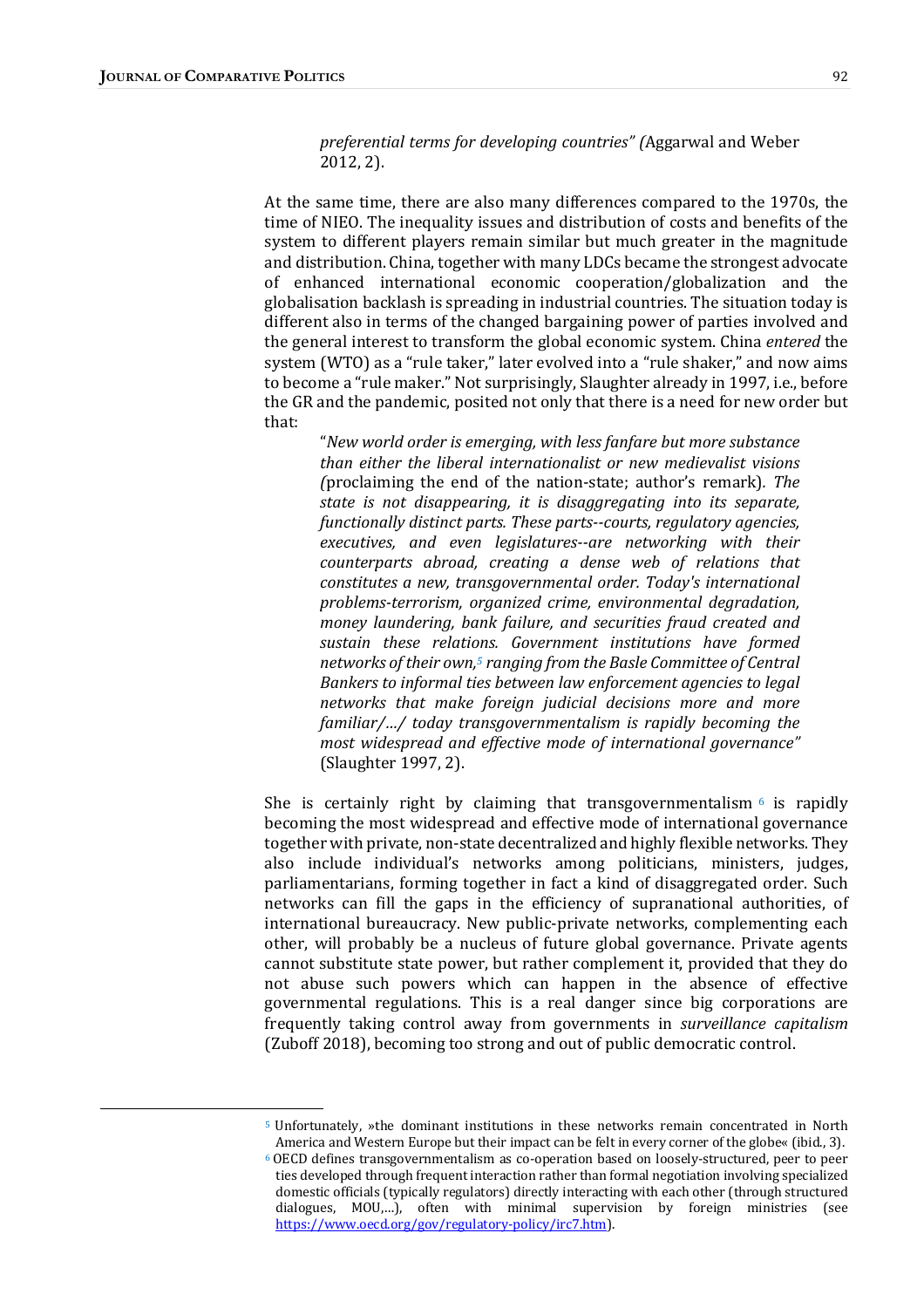The global system has proved to be an ideal concept for "nice weather", but when the storm comes, we still rely on national governments' actions. The Covid19 pandemic is a perfect example that even the EU, as the closest approximation of effective regional governance, is impotent in designing common actions in some sectors, for instance in the case of refugees/migrants. The world governance system has proven to be quite inefficient also in addressing the big issues of inequality, the environment or climate changes or so-called global issues, in fact, a public good "which are beneficial also to the home economy" (Rodrik 2020, 5). The immoral structural inequalities have been rising all the time between and within countries, threatening, in the long run, also the well-being of the rich.<sup>7</sup> They have become the major problem to be addressed by any new system. The global  $50\%$  captures  $8\%$  of total revenue at purchasing power parity (PPT) and the global poor own 2% of global wealth at PPT (WIR 2022). The realization that this is the biggest problem has become widespread particularly among the young as revealed by the responses of  $9,032$  students  $2016-2020$  in 18 countries beginning their economics course indicating inequality as the most pressing problem.<sup>8</sup> Therefore, the need for global governance in such areas is by the majority of observers seen as the only appropriate response to such increasing global challenges. Their task being not only to regulate such issues but also to monitor what national governments are doing, to establish a system whereby harmful beggar-thy-neighbour policies will not be allowed and in a way be a neutral arbiter of the conflicts between global and national regulations arise.<sup>9</sup>

Therefore, revisiting the NIEO can help find new answers to remaining old and added new problems by revisiting an abandoned, or failed, road of NIEO. "Reappreciating the seriousness with which the NIEO was regarded in its time, not least by its fervent opponents, can help us to reopen the possibility space of contemporary geopolitics" (Gilman 2015, 11).

## 4 IS THE TIME NOW RIPE FOR RADICAL CHANGES IN THE GLOBAL ECONOMIC ORDER?

4.1. Changed context of the global economy after the WW II and after 2008's Great Recession

The NIEO initiative in the 1970s "sprang forth during a narrow and specific window of geopolitical opportunity, a *moment of disjunction and openness*, when wildly divergent political possibilities appeared suddenly plausible (Gilman 2015, 1). This is why it is so important to take into consideration the time and the context in which the idea was developed and see, whether the time is now ripe for similarly bold initiatives and whether we have a similar geopolitical window of opportunity now. The mindsets have also changed and consequently the readiness for changes.

The first very general characteristic of the era in which NIEO was launched was accelerated decolonization after WWII with many new countries emerging. Two

<sup>7</sup> During the pandemic »the collective wealth of the world's billionaires rose by 3.900 billion which happened amid mass suffering undermining the society's capacity to deal with the crises« (Goodman 2022) and structural, because it doesn't relate only to income and wealth but also to other social issues (access to power, education, health, justice...).

<sup>&</sup>lt;sup>8</sup> See https://www.imf.org/external/pubs/ft/fandd/2021/03/rethinking-economics-by-samuelbowles-and-wendy-carlin.htm.

<sup>&</sup>lt;sup>9</sup> See detailed explanation in Svetličič (2022 forthcoming).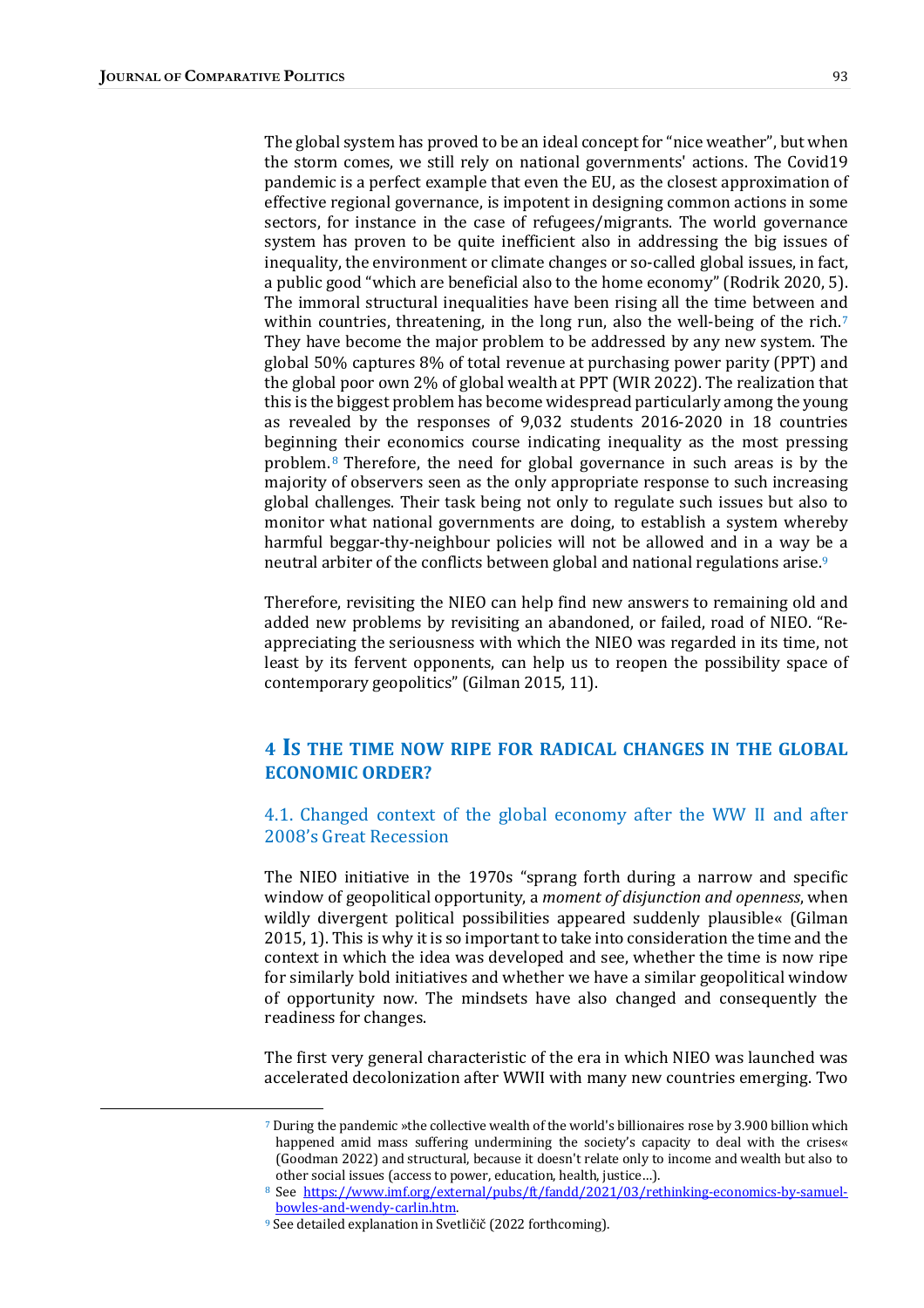events in this period were critical: first, the collapse of the Bretton Woods (BW) fixed exchange rate regime in  $1968-73$  and escalating oil prices in  $1973/74$ . These events created the conditions in which new ideas about global governance got ground. But, as Hans Singer noted in 1978, "their importance for the NIEO was as much psychological as material/.../ These events made the economic ambitions of the NIEO, which before had seemed utterly unrealistic, appear suddenly and shockingly conceivable" (Gilman 2015, 4).

As always in history, major policy/strategy changes or initiatives have been triggered off by the development on the ground, as a reflection of the changing context and bargaining power of involved parties. A key source of inspiration for the NIEO was the success of the OPEC oil price increase in the fall of 1973. It enhanced the bargaining power of LDCs and gave them the courage and selfconfidence to start demanding changes in the existing global system. Developing countries started to be more assertive thanks to the success of more exportoriented development strategies which brought about some structural changes and GDP convergence. Previous strategies like "trade, not aid" from the first UNCTAD conference, later self-reliance and Economic Cooperation among Developing countries (ECDC) and industrial countries proposals like a strategy for basic human needs, have not produced the desired results. The enhanced role of the United Nations in the economic sphere was called for because the salami approach, that is, solving problems one by one, embodied in the Paris conference initiative,<sup>10</sup> was a way of eroding the unity of LDCs which preferred a complex approach.

The post-1975 period (until the GR of 2008) could be characterized as a golden period of GLO. Discussion about global economic interdependence began to be replaced by talk of the benefits of globalization. In the context of liberalization of trade and capital flows, relocation of industries started to LDCs. As a reflection of improving growth rates of the world economy, and good results of newly industrializing countries (Asian tigers) following export promotion strategies, the shift in the development strategies of LDCs happened. They transformed from a prevailing import substitution strategy (1945–1960) to export acceleration (1960–1975). LDCs realized that FDIs are not only an imperialistic instrument but can also facilitate their development. At the same time, the strategy of collective self-reliance was developed in parallel with the growing disappointment of the LDCs with the North-South Dialogue (Paris Conference)." The world economy evolved not toward the NIEO vision/.../ but in the opposite direction, toward a more purely market-based approach/.../ or the Washington Consensus." (McFarland 2015, 217).

Such a neo-liberal approach enhanced the indebtedness of LDCs and consequent: "Latin American debt crisis in 1982 was the final dagger to NIEO. Bailing out indebted southern states was done conditionally, dependent on structural adjustments, designed explicitly to weaken the reach of the state. The result was a "lost decade" in Latin America, and then another in Africa when the same policies were applied" (Gilman 2015, 8).

Developing countries started to look for solutions also by their mutual economic cooperation. It was prevailingly considered as a complement to North-South cooperation, although some more radically oriented LDCs, have naively argued 

 $10$  The Conference on International Economic Co-operation, more widely known as the North-South Conference, has been meeting in Paris in 1975.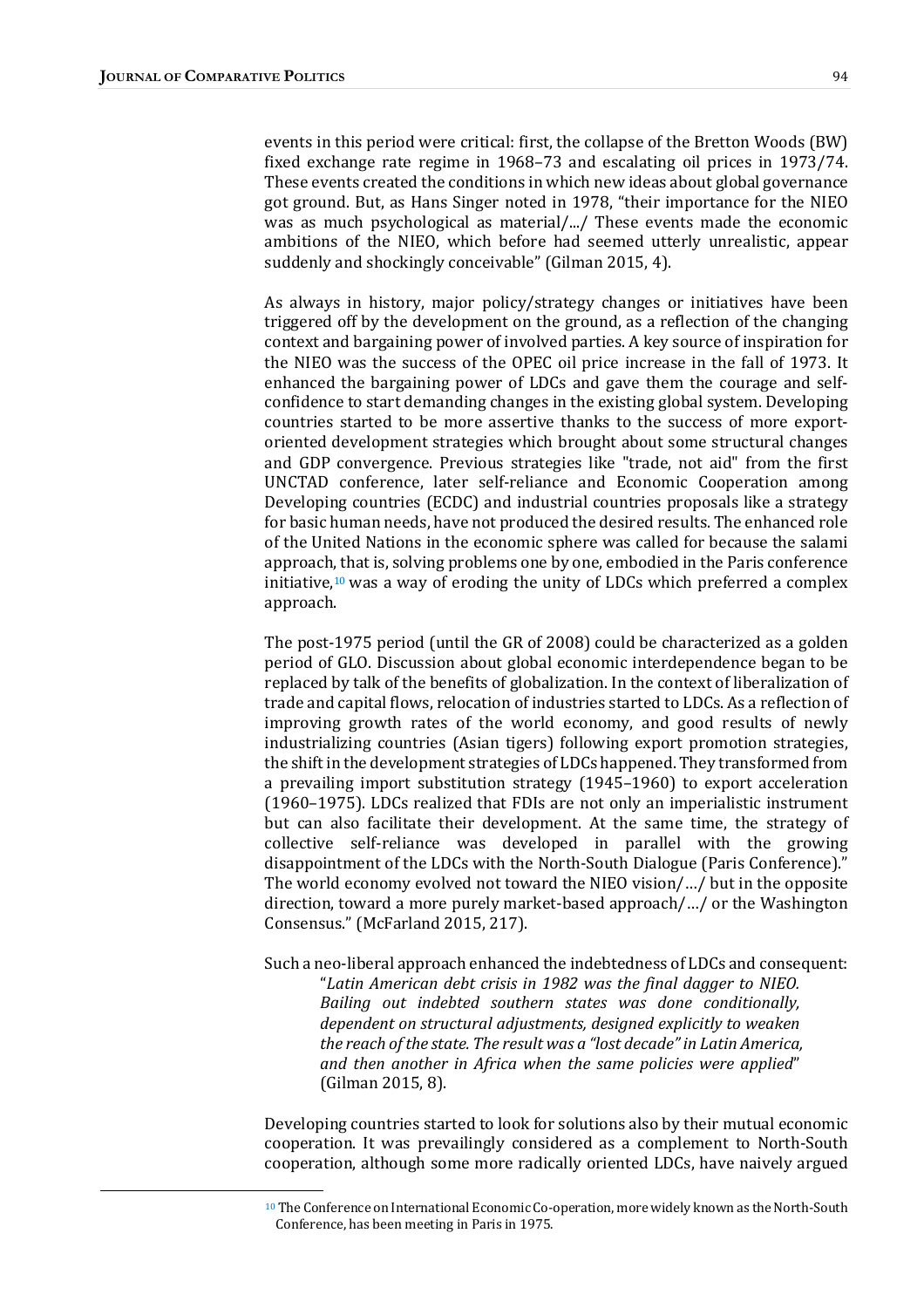that ECDC is a substitute for North-South cooperation. There were a lot of "romantic expectations of solidarity between LDCs" (Sobhan 1989, 102). In practice, many problems and barriers limited the scope of such a cooperation. From weak implementation or gap between words and deeds; to excessive and unrealistic ambitions. The concept was based more on abstract long-term interests and the (naive) belief that only the will to cooperate between LDCs can replace real economic interests.

Parallel to the liberalization of their economic strategies "the idea of an NIEO faded and was replaced by more pragmatic, less ambitious discussions of structural adjustment programs and the "end of history" ideology after the fall of the Berlin wall and collapse of socialist countries" (Gilman 2015, 1). The context has changed not only because of the fall of the Berlin Wall but also because the centre of gravity in the world economy started to shift to Asia.

The global economy has become historically unprecedentedly interdependent, pluralistic and fragmented.<sup>11</sup> All countries became tightly intertwined with trade, FDI and financial flows and, recently, with the digitalisation of economic live and global value chains which account for nearly 70% of global trade today. The result is also increased vulnerability and unpredictability, complexity and ambiguity (VUCA world). During the third industrial revolution, economies evolved into service economies. The collapse of the BW system contributed to such events. Hyperglobalization increased inequalities among and within countries. The environment and the climate have consequently deteriorated. Earlier we have had oil crises, now we have rear earth and semiconductor crises. Before, LDCs' debt skyrocketed, and now so has the public debt of DCs. Protectionism repapered as a defence mechanism against the growing role of China and other emerging economies. They became a strong supporter of GLO, while opponents of it in DC spread their wings. Deglobalization or slowbalization started. The Economist reports that between 2008 and 2019, world trade, relative to global GDP, fell by about five percentage points. There has been a slew of new tariffs and other barriers to trade. Immigration flows have slowed. Global flows of long-term investment fell by half between 2016 and 2019 (in Brooks 2022, 3). Covid19, and now the war in Ukraine with the sanctions on dealing with Russia, are seriously corroding the GLO not only directly by reducing trade and financial flows but also indirectly by slowing down growth, productivity and innovativeness which GLO stimulates. Global integration will be transformed more in like-minded countries' regional trade blocks.

The speed of changes which are today historically unprecedented is just adding to such unpredictability and vulnerability. More than ever, speed is of the essence, says Mr Taga:" bosses had to decide before the analysis was available/... /Better to make a mistake than to wait and to waste time," echoed another (The Economist 2020, 49). During the Covid19 pandemic "the speed in which sciencein the form of both vaccines and treatments-is accelerating the disease's journey to endemicity" (The Economist 2021, 17). Despite huge technological changes, productivity growth is stagnating and the productivity gap between today's DCs and the LDCs is much greater than in earlier times.

Climate changes are forcing us to change our consumeristic development model and induced a need for new growth strategies. "This system grows because it

<sup>&</sup>lt;sup>11</sup> The »ideology« of interdependence started actually with the oil crises. It was used by DCs as a tool to persuade LDCs that we are all in one boat and such oil price hikes hurting everybody are counterproductive, to such a »same boat« ideology (see Cooper 1986).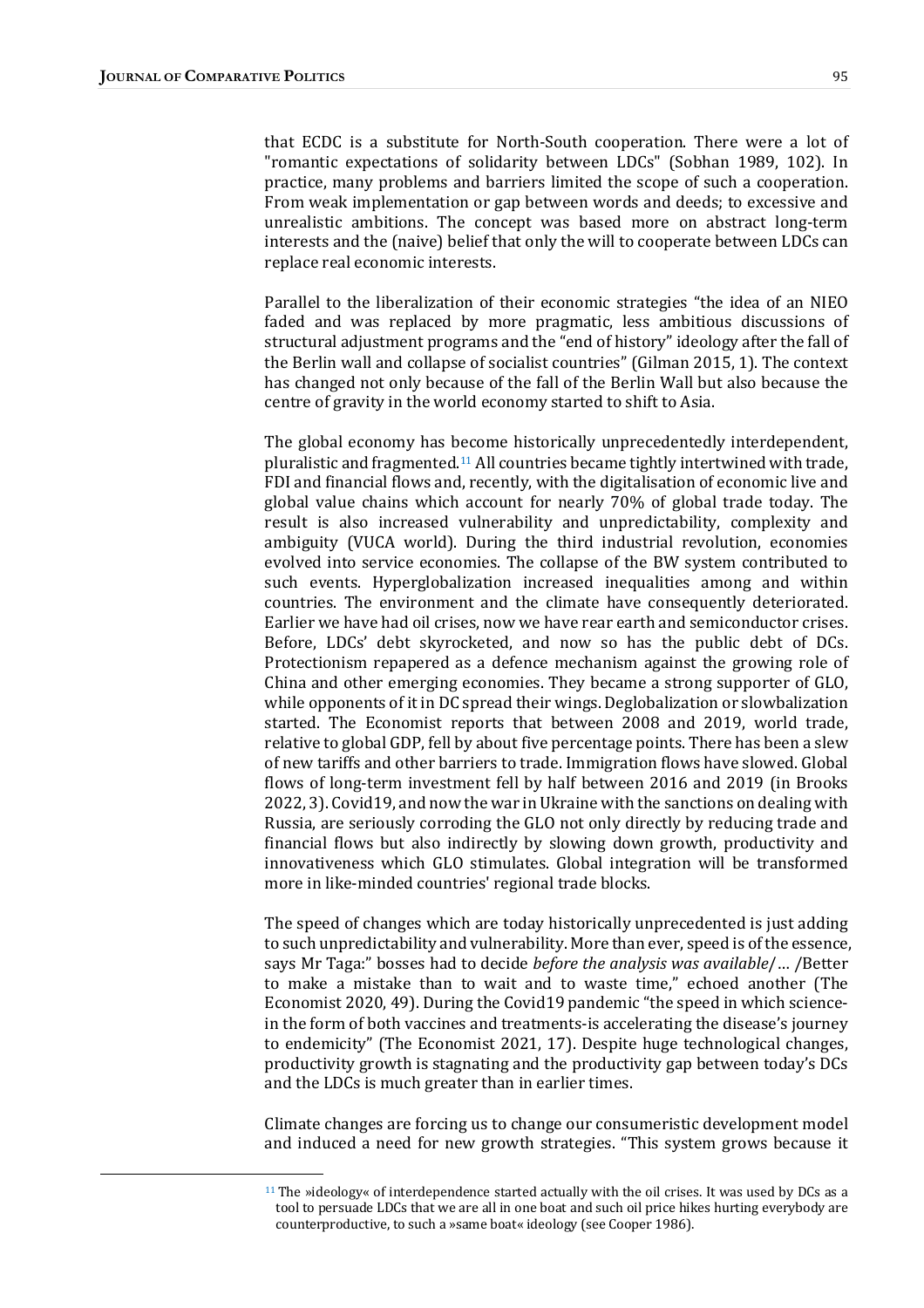ignores environmental boundaries and undermines social justice. However, we can't simply get rid of growth. It is written in capitalism's DNK" (Rammelt 2022). The debates about zero growth, degrowth, or a "doughnut sustainable economy" (Raworth 2017) as an alternative, started. As a result of climate changes, new migrations emerged, and are becoming a major challenge. In trying to resolve accumulated problems governments started to renationalize their authority, turning inside for solutions. Sovereigntism is on the rise. Neo-mercantilist protectionism returned to the scene, similarly to during the crises in the 1980s. When defending their national interests DCs forgot about their "free trade preaching" to others. Paradoxically, now protection of LDCs is in fact weaker than it was for DCs in their catching up periods (see Chang 2003, 13). The theory, regarding the role of protection, and industrial policies have been changing (see Svetličič 2020b). Fundamentalist implementation of free trade principles for any country, regardless of size or development stage (one-size-fits-all strategy) is no longer as common sense as it once was. LDCs require more policy space while they are catching up. Imposing common rules for all of them irrespective of the differences, has proved counterproductive.

Security dimension added to the differences between the period of NIEO and today. With the rise of digitalisation, it has changed from more military to more economic and social dimensions. As Zuboff (2018), figuratively illustrated, capitalism has become the *surveillance capitalism* in which big data companies are controlling too much of our lives, and to some extent taking control away from politicians and governments. Varoufakis (2021) is talking about technofeudalism by big corporations. Technology companies are increasingly geopolitical actors. They maintain foreign relations. "Governments and technology companies are poised to compete for influence" (Bremmer 2021). Lastly, the war in Ukraine has recently reminded us how fragile world peace is despite all efforts after WWII to preserve it, not least by the establishment of the EU. The induced arms race and systemic rivalry between democracy and authoritarianism will overshadow other urgent problems and retard the transformation of the world economy in the direction of sustainable development, or NIGEO. Instead, we could see a totally different new geopolitical world map.

#### 4.2. Major context similarities; NIEO period and now

The first historical analogy going before the two compared periods is the "Twenty Years' Crisis - the fraught period between World War I and World War II when democracies faced multiple pressures, including the Great Depression, reactionary conservatism, revolutionary socialism, and growing international tensions" (Cooley and Nexon 2022). The two world wars "mobilized the radical Left and gave birth to revolutions, with the social-democratic welfare state" (Walt 2021, 31). Now we also see radicalization on the right which demands similar roots as those before WW II and political radicalization and disorientation of the Left. New fundamentalists' ideas, are together with authoritarian leaders' simplified solutions, gaining their attraction in spite of a very early warning by Camus (1947) that; "pathogens like totalitarianism, racism or mindless opportunism won't disappear for good. We must rise up in collective action and resist each recurring wave, over and over and over again". The question is, whether such negative radicalism can be transformed into a positive change in the unjust world order?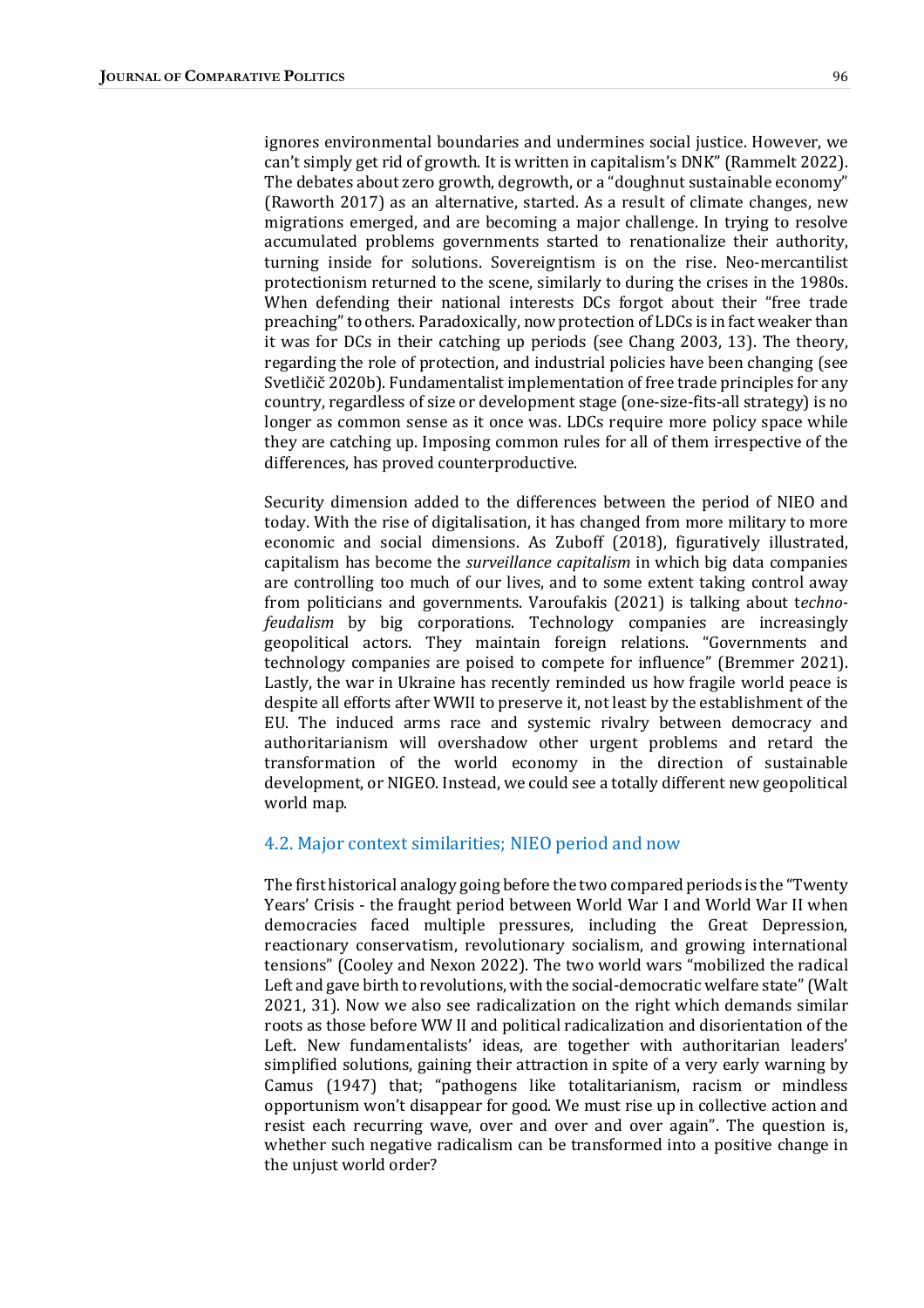The 1970s context ignited the idea of NIEO. If the context then facilitated the birth of the NIEO, can a similar context now be also supportive of more fundamental changes in the international economy? Similarities between the two periods can support such an idea. Table 1 summarises the major similarities of both periods.

| Post-WWII                                                                     | Post GR till today                                                                                |  |
|-------------------------------------------------------------------------------|---------------------------------------------------------------------------------------------------|--|
| Post-WWII reconstruction                                                      | Post GR and pandemic "new normal" building                                                        |  |
| Systemic competition: capitalism vs socialism                                 | Competition among different types of capitalism and<br>authoritarianism                           |  |
| Rethinking of development models (import<br>substitution vs export promotion) | Shifts towards sustainable development and circular<br>economy and consequently changing mindsets |  |
| North-South inequalities                                                      | Domestic inequalities in DCs added                                                                |  |
| Debt crises of LDCs                                                           | High public indebtedness after Covid19 due to<br>governments' rescue plans                        |  |
| Global integration developmentally productive                                 | Global integration can be counterproductive                                                       |  |
| Sane, more equitable GLO in the focus<br>Hyper-GLO                            |                                                                                                   |  |
| Productivity increasing                                                       | The slowdown of productivity growth                                                               |  |
| Growth ups and downs                                                          | High speed of changes in the VUCA world                                                           |  |

| TABLE 1: SELECTED SIMILARITIES BETWEEN THE TWO PERIODS |  |  |  |
|--------------------------------------------------------|--|--|--|
|--------------------------------------------------------|--|--|--|

Source: the author.

On a very general level, we have the changing power structure and the rivalry between major powers in both periods. As a defence measure, new forms of protectionism and xenophobic economic nationalism as defence measures against China's rise and the negative effects of GLO on DCs are mushrooming. Pax Americana, later Washington consensus, prevailing before the GR, is now being challenged. China has now seriously put the wheels of global order out of balance. According to Von der Schulenburg<sup>12</sup> (2021), such rivalry and tensions are not new since also:

"In the situation that led us to WWI in 1914 our European ancestors thought too that they were caught in a great-power competition. Then, as now, this led to a media frenzy of stories about the evil nature of enemy countries and the wickedness of their leaders. /.../It is shocking that in each of the belligerent countries, most of the intellectual elites, including many on the left, joint such hostile rhetoric. Can we observe something similar today?"

Certainly, the rhetoric in the post-WWII Cold War, when the "red scare" started to substitute for previous "yellow peril" (more in Svetličič 2020a) was similar. The Cold War hate rhetoric, blaming others, hinders under the carpet the real roots of the problems. Such rhetoric obscures real economic and social problems like inequalities, erosion of democracy and systemic deficiencies which brought about environmental and climate crises, and, at the end of the day, also the pandemic. After being almost forgotten after the fall of the Berlin wall and debates about the end of history and peace dividends, the Cold War has now returned most brutally by the war in Ukraine and induced global conflicts.

In addition to the bilateral political and military confrontation and competition between the two systems, we have, as  $\check{Z}$ ižek (2021, 1) figuratively explained (before the Russian invasion): "a great disorder under heaven, with the Covid19 pandemic, global warming, signs of a new Cold War, and the eruption of popular protests and social antagonisms worldwide naming but a few of the crises that beset us". A battle between different forms of capitalism on the one hand and authoritarianism on the other (China, and followers in some former socialist countries), and the extreme right in old democracies (US being the prime example) is also new and different. "Autocratic regimes are now serious

<sup>&</sup>lt;sup>12</sup> Former UN Assistant Secretary-General.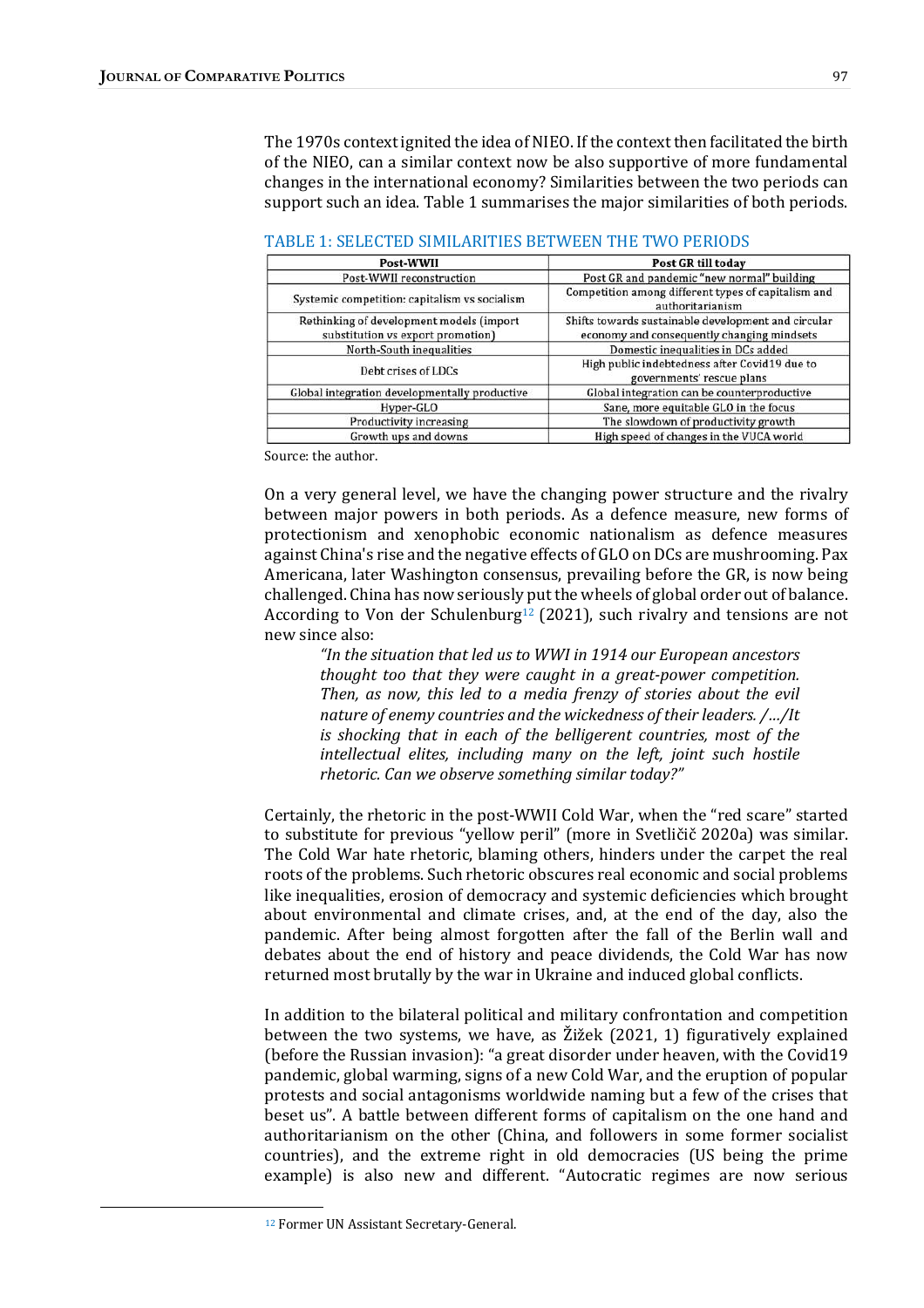economic rivals to the West. They account for 60 percent of patent applications. In 2020, the governments and businesses in these countries invested \$9 trillion in things like machinery, equipment and infrastructure, while democratic nations invested  $$12$  trillion" (Brooks 2022, 4). It can be a material base for pessimism about the outcome of such conflicts.

In the economic field, certain reconstruction was going on in both periods: after the WWII reconstruction of destroyed economies and now building a new post GR and Covid19 normal. Dissatisfaction with the existing development model triggered the rethinking of it, together with the principles of international trade in general. LDCs then started to liberalize their international economic cooperation, while now sustainable, ecocentric development models are being proposed to address the challenges of the environment and climate crises.

There are also some structural economic similarities. Rear earth and semiconductors shortages are similar to the oil shock in the 1970s. Energy prices are also souring now, although for different reasons. The Latin American debt crisis now has its "brother" in the record global debt of \$226 trillion, adding to economic vulnerabilities. Private debt from non-financial corporations and households also reached new heights. While before the GR the rising debt took more a form of private debt, now governments became the major debtors (huge pandemic rescue helicopter money interventions).

Hyper-globalization revealed how vulnerable we are in our strong interdependency. The pandemic showed how dependent we are on Chinese products, not only for manufacturing in general, but also in the health sector (masks, tests, and even western vaccines have a lot of Chinese inputs...). Global value chains were interrupted. "The afterlife of the NIEO is perhaps most evident today in global climate change negotiations" (Kasa et al. 2008) contemplating the need for the change of irrational use of "human and material resources and civilization's new bases of values as the dynamic framework" (see Fabinc and Popović 1988, 7) can be traced already in NIEO ideas. Gilman (2015, 10) corroborates this claiming that:

"For many key poor countries, the north/south geographic imaginary that gave life to the NIEO remains the dominant framing of the question of climate justice. Just as it was in the 1970s, the G-77 remains the south's main organizing agent for collective climate bargaining with the North (citing Keohane 2011). In addition, in its negotiating positions with respect to climate change, the G-77 has pursued a line of economic reasoning that strongly echoes the NIEO Declaration, arguing that because the north bears a historic responsibility for producing most anthropogenic greenhouse gases currently in the atmosphere, and the south still has a "right to development," any fair climate treaty should be "nonreciprocal," with binding responsibilities (in this case, concerning emissions reduction mandates) applying only the north. Likewise, just as it did in the  $1970s$ , the G-77 insists that the north should transfer technology and provide aid as reparations for the damage caused by historic wrongs—now referring to historic greenhouse gas emissions. In sum, the NIEO's unfailed political imaginary of a more just and egalitarian global order lives on in contemporary climate negotiations."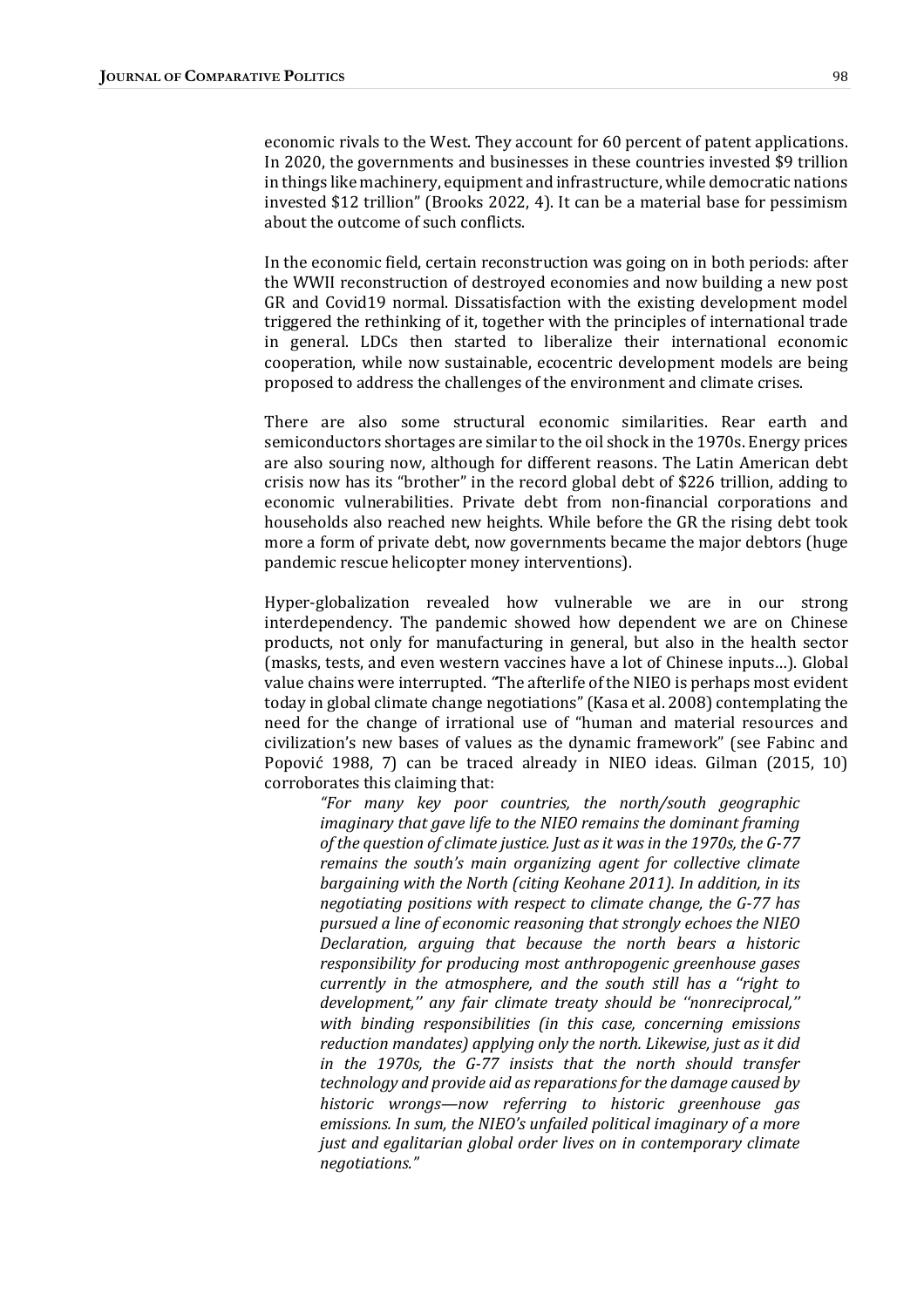### 4.3. Major differences between the two periods

The major difference between the NIEO period and now is systemic. A competition between capitalism and socialism in the previous Cold War is being now replaced by the new, and different Cold War. In the earlier period of the traditional Cold War between the USA and Soviet Union (SU), we have had a competition between capitalism and socialism. The "expansionism of the Soviet Union was moderated by the fact that Moscow's foreign policy was, by and large, dictated by the willingness to achieve hegemony in the Eurasian heartland. As such, Moscow's geostrategic approach was not geared towards establishing a global order based on Communist principles, while the new version of the Cold War, which we observe now, is different. The Cold War, which we observe now, is different. "Beijing and Washington now operate in overlapping and interconnected geopolitical spaces, not in discrete geopolitical blocs.  $/$ .../ China, is a totally different kind of polity than the SU was" (Cooley and Nexon 2022). Such new confrontation is taking place in a totally different environment. It is again systemic, but totally different competition, going beyond politics and economics, expanding to "culture, status, psychology, morality and religion all at once. More specifically, it's a rejection of Western ways of doing things by hundreds of millions of people along with a wide array of fronts" (ibid., 4).

Bipolarization between the US and Soviet Union (SU) has been transformed into bipolarization between US and China with the touch of three or even multipolarization (EU and Russia aspiring to be added), into tripartite competition among different types of capitalism on one side and authoritarianism on the other. A joint manifesto signed between Putin and Xi (February 2022), reflects a more assertive and ambitious China, and ideologically similar Russia, wanting to recreate the old hegemonic role of Russia in geopolitics.

| Post-WWII                                                            | Post GR till today                                                                                                                                                                  |  |
|----------------------------------------------------------------------|-------------------------------------------------------------------------------------------------------------------------------------------------------------------------------------|--|
| <b>Emergence of new states</b>                                       | Disintegration of multi-etic states                                                                                                                                                 |  |
| US-dominated international economy<br><b>Bipolarization (USA-SU)</b> | Multipolar systems with USA domination receding<br>New more multilateral bi/tripolarization (US-<br>China/Russia-EU)<br>Tectonic changes with China becoming the largest<br>economy |  |
| Triumph of capitalism                                                | Collapse of socialism                                                                                                                                                               |  |
| Capitalism -socialism competition                                    | Neoliberalism under attack within and outside                                                                                                                                       |  |
| Liberalization of development models,<br>Integration and GLO boom    | Economic integration and political disintegration<br>Hyper GLO and anthropocentric development model<br>questioned                                                                  |  |
| GLO promoted by dominant powers and firms                            | GLO advocates became emerging economies, while<br>DCs started to rethink GLO                                                                                                        |  |
| Cold war balance of power<br>Transformation of socialist economies   | Cold peace turning into new Cold war                                                                                                                                                |  |
| Bargaining power of DCs strengthened                                 | Bargaining power of LDCs gradually evaporated                                                                                                                                       |  |
| Fear of oil shortage and enhanced power of OPEC, LDCs                | Fear of too strong dependence on semiconductors and<br>rear earth material by DCs and energy dependence on<br>Russia (vulnerability)                                                |  |
| Decreasing inequalities between nations                              | Middle class in DCs countries started to be hurt                                                                                                                                    |  |
| Fast growth and productivity convergence                             | Slow growth and productivity slowdown                                                                                                                                               |  |
| Small role of the government                                         | Increasing role of the government (GR, Covid19)                                                                                                                                     |  |
| Private debts dominated                                              | Public debts started to dominate during the pandemic                                                                                                                                |  |
| North-South gap                                                      | Inequalities within DCs increased                                                                                                                                                   |  |
| Slow speed of changes                                                | High speed and deepness of changes in a highly<br>interdependent world                                                                                                              |  |
| Consumerism stimulated GDP growth and convergence                    | Traditional exit recipes from GR (acceleration of<br>consumption) led to a return to 'business<br>as usual'                                                                         |  |

#### TABLE 2: SELECTED DIFFERENCES BETWEEN THE TWO PERIODS

Source: the author.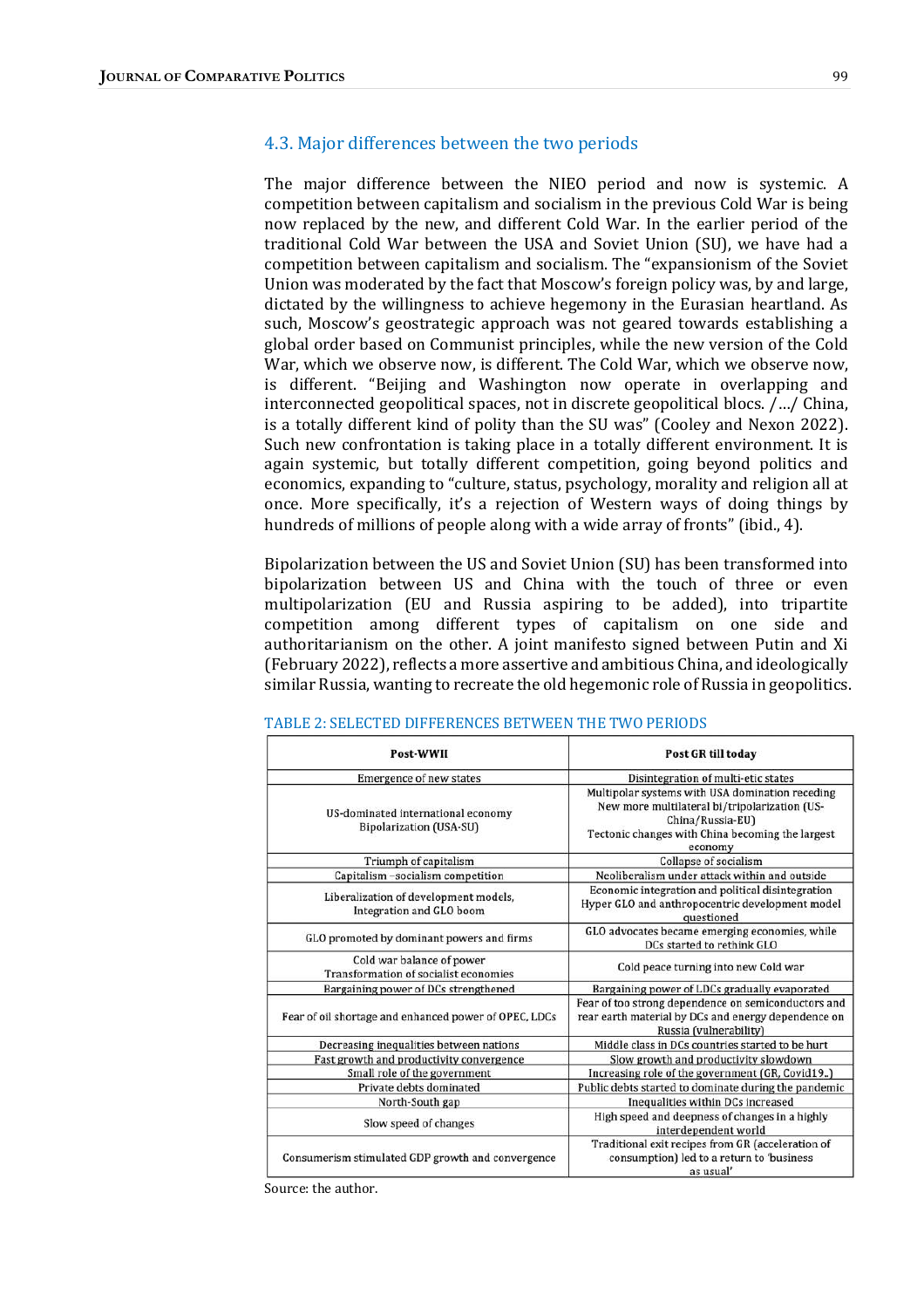While in the NIEO period decolonization resulted in the emergence of new states, now we see the disintegration of old multi-etic states and integration grouping (Brexit). After WWII's fast growth, we now see a slow productivity slowdown in spite of technological progress (digitalization and Internet).

Initially, the strong bargaining power of LDCs fighting for NIEO has gradually evaporated in parallel with the winning Washington consensus. Now it has strengthened again if China is included in the LDCs camp. Inequalities as a major problem on the North-South axis are still a problem but are supplemented by the DCs' rising inequalities and public dissatisfaction with it. If private debt was then a problem, it is now a public one.

Enhanced interdependence as a result of hyper GLO brought about a VUCA world and a GLO backlash, more in DCs while LDCs became more supporters of GLO. Global integration was in the NIEO period seen by LDCs as detrimental (later as positive) while now even DCs started to question global integration.

After the WWII reconstruction period, the pace of changes slowed down. Now the speed of change in all fields is just enormous. This is perhaps one of the most important structural differences between the two periods.

In the 1970s stronger global integration was regarded as a development instrument, while now, as a result of hyperglobalization and the rise of the Chinese economy, it has also become a problem. Globalization started to corrode and restructure in the direction of "sane globalization" (Rodrik 2011) or ecofriendly GLO getting rid of unnecessary, environment polluting trade.

All such changes haven't had only economic but also huge political implications. Cooley and Nexon (2022), went as far as saying that:

"The contemporary liberal order works better for authoritarian regimes than it does for liberal democracies. Authoritarian states can curtail the effect on their populations of international civil society, multinational corporations, economic flows, and even the Internet much more effectively than can liberal democracies. Authoritarians can use the freedom of global flows to advance their own illiberal influence".

But it cannot be generalized, because several democracies have managed the pandemic and related economic crises quite well, proving that there is no one-fitall solution and that countries have different circumstances.

# 5 DISCUSSION AND CONCLUSIONS

Although there are fears that NIEO-like ideas will suffer the same fate as the NIEO in the 1970s and 1980s, there is room for optimism because even the WTO's director general believes that:

"Rethinking multilateralism has never been more urgent. But the window for action is usually very narrow and, if not utilized, the opportunity for changes is missed. As the experience of earlier crises shows, the impetus to make bold change will fade once we are past the worst of the pandemic in the richest countries" (Iweala Ngozi Okonjo et al. 2021), provided we have the capable political actors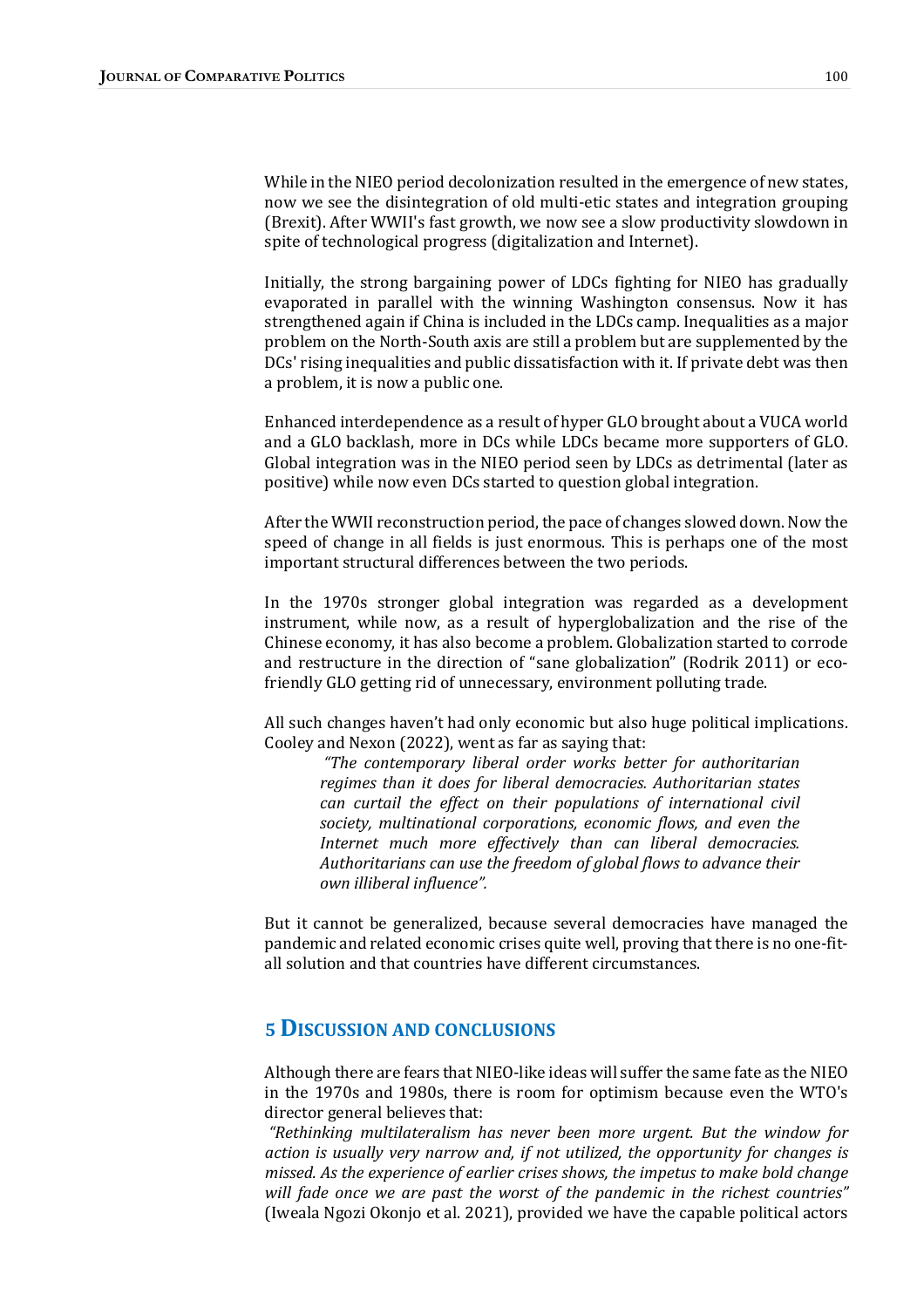to propose new order and fight for changes as we have had during the NIEO initiative. The lack of such actors seems to be the major problem in the realization of such a new vision for a global regime. "The harsh lesson of history is that the difficult point comes afterwards, when popular enthusiasm has to be transformed into an effective political organization with a precise program" (Žižek 2021, 202). 

The USA is in retreat and Chinese leaders are not offering a clear blueprint for shaping the global order. They are uncertain whether they really want to take on global responsibility, although president Xi proclaimed in 2017 that China "has taken a driving seat in international affairs and would be moving closer to the central stage and making a greater contribution to mankind" (The Economist 2020, 41). But walking away, as the USA was doing during Trump's leadership, is not the way to go. Building a whole new system seems to be a too heavy burden for China, compared to sailing in the existing order, taking it a la carte. But: "if neoliberal globalisation (world system added by SM) could in theory have been done differently, it could be done differently again in the future: it can, therefore be shaped by benevolent social forces every bit as much as malign ones. Moreover, if progressives vacate this territory and choose not to do battle here, we can be pretty sure that the former  $-$  the trumps, farages and putins (and xis, added by SM)  $$ will seize the initiative, as, indeed, they already have to an extent" (Payne and Bishop 2020). 

The conclusions based on our major research questions can be summarised as follows.

Ad a) Is the time ripe for fundamental changes in the international economic system? The situation has changed so dramatically since the 1970s that there is no other possible answer than yes. The world has obviously arrived at a critical junction, at a *sobriety point*, realising that enhanced international cooperation is needed to address global challenges. Potočnik (2022) is very clear:"

There has never been a better moment to move from the history of "resource-driven" imperialism" into an era of responsible use of natural resources, mitigating resource fragility and strengthening preparedness and resilience«.

It is in our hands whether we will be able to use it as an opportunity for changes, as it was during the New Deal, decolonization, and creation of the BW system, or we will repeat previous historical mistakes which manifested in the Great Depression of 1929, isolationism, nationalism, fascism, and WW II. Many parallel crises, the tectonic shifts, the changing mindsets, and the new public pressure, provide some optimism that the crises will be more an opportunity for positive changes than for regression to the old normal with all the negative social consequences. On the other hand, the Russian invasion of Ukraine is introducing completely new elements. It means not the end of history, but a return of history with the acceleration of the arms race and economic nationalism and consequently marginalization of other, highly pressing problems (climate, environment, inequality). Some would go as far as saying that the expectations that trade and interdependence reduce the incentives for wars have been denied by real life.

The climate change,  $13$  environmental crises, and of course, dealing effectively with the current pandemic, are urging mankind to find quickly complex solutions

<sup>&</sup>lt;sup>13</sup> See Desmet and Rossi-Hansberg (2021).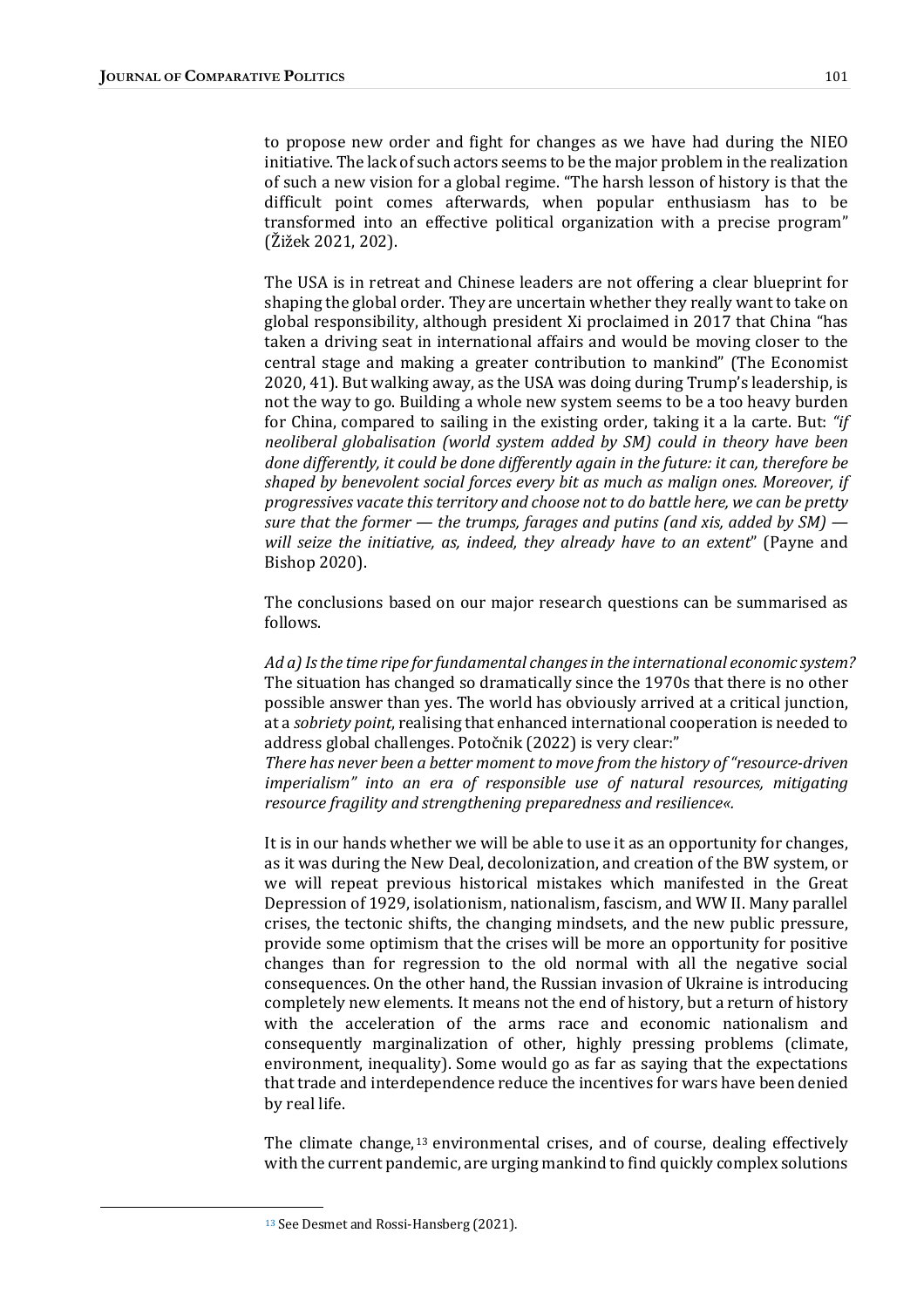going beyond addressing only symptoms but roots of all these crises. Žižek (2021) agrees, claiming that:

"the challenges we face, from global warming to refugees, digital control, and biogenetic manipulations, require nothing less than a global reorganization of our societies. Whichever way this happens, two things are sure: it will not be enacted by some new version of a Leninist communist party, but it will also not happen as part of our parliamentary democracy.  $/$ ... $/$  The situation is hopeless; it is clear that there is no hope of finding a solution within the existing order (ibid.  $2021$ , 40 and 93). Or as Barria-Asenjo stated, "instead of dreaming about a "return to (old) normality, we should engage in the difficult and painful process of constructing a new normality". This construction is not a medical or economic problem, it is a profoundly political one: we are compelled to invent anew our entire social life (in Žižek 2021, 115).

The problems are obviously so huge that only a sweeping transformation could address all such challenges. Gradual, evolutionary transformation of the system has run out of time because the environmental, climate and social pressure due to immoral inequalities clocks are ticking so fast. What is needed is:

»A transition from a global order constructed around a few commanding international organizations dominated by powerful Western states, to a more multifaceted order based on complex and polycentric governance arrangements among a wider community of national governments, international organizations and non-state actors. While this growing complexity presents significant challenges of coordination, it does not fundamentally contest foundational principles of sovereign equality, economic openness, and rule-based multilateral interactions « (Eilstrup-Sangiovanni and Hofmann 2019).

### Ad. b). Do we need a NIGEO and if, why?

NIEO was born on three assumptions. Firstly, crises in the existing system of international economic relations. Secondly, the then-existing international order was unjust and thirdly stimulated by the gradual changing mindsets/theories. The situation is almost identical today; we are living multiple crises and immorally huge inequalities and realisations that the existing order has created all these problems. Yet, there are fundamental changes on the ground. The shares of major players in the global economy changed dramatically and so did their aspirations to play a more central role in designing the rules of the game in the global economy.

"Covid19 has laid the limits of a governance architecture that merely monitors and suggests, rather than enforces. The international order is not inadequate because of an excess of norms, rules, laws and institutions, but because these are too few and weak "(Tocci 2020). 

The existing system based on atomised principles and national interests of major  $power(s)$  echoing a unipolar-world-order era is incapable of resolving such new global issues. New formal and informal institutions are required in order to achieve inclusive development objectives of all humanity and to resolve the conflict between the global problems and national governance of them. The crucial issues are to establish the right balance between global and national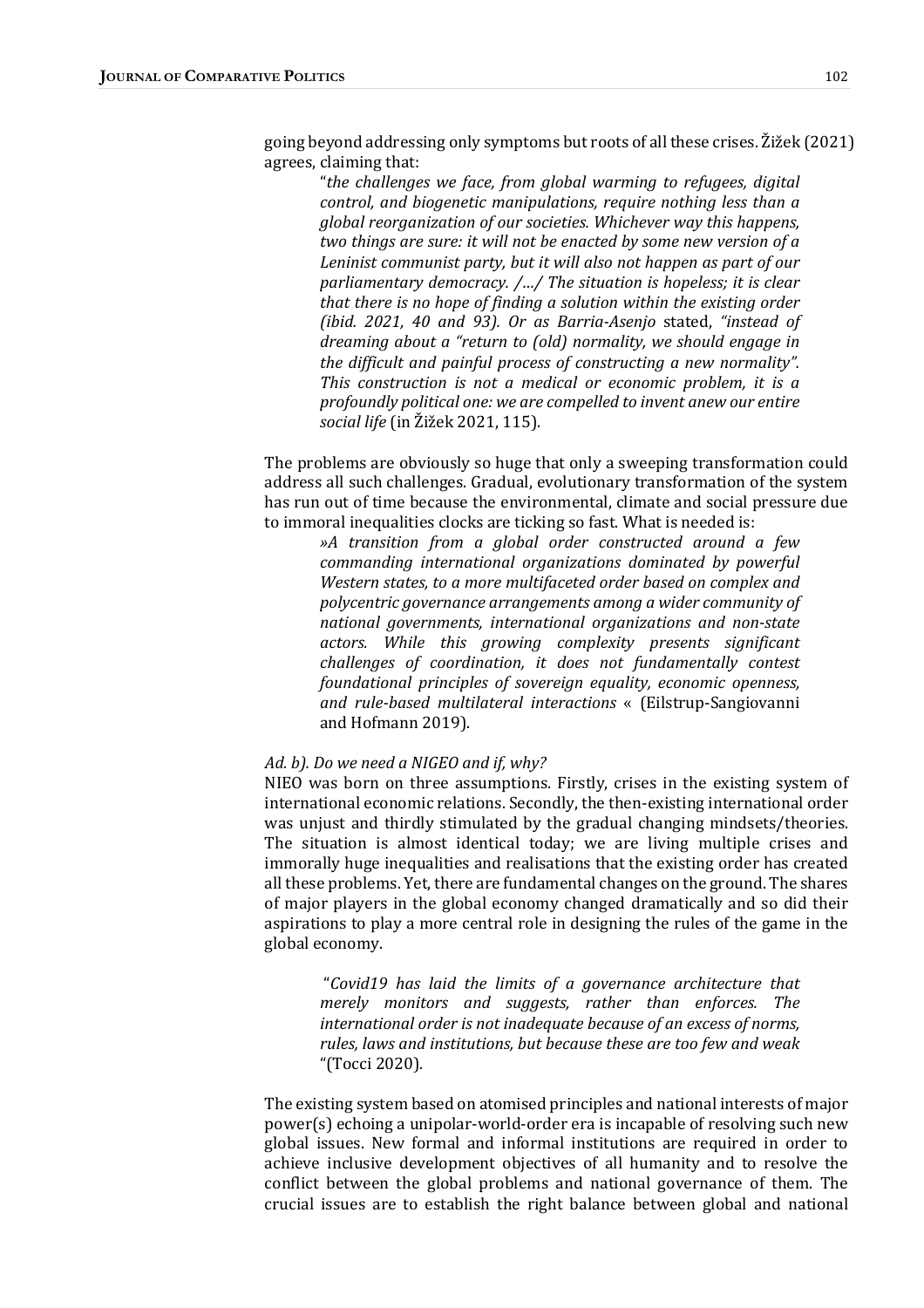governance and appropriate allocation of their sectoral or problematic competencies and, particularly to establish an effective implementation mechanism for enforcing rule of law constituting global governance.

## Ad. c). Are there similarities between the period of the NIEO initiative and now and what are the differences?

Yes, there are more similarities than differences between the period of NIEO and the contemporary period (see tables 1 and 2). In spite of the failure of NIEO, the similarities of the context may be conducive to more fundamental reforming of the international system as it was then. They create a similar climate inducing change, as differences necessitate the transformation of the global economic system in order to adjust the system to such changes and prevent the new NIEOstyle demands from meeting the same outcome as the original NIEO, i.e., failure (see Agarval et al. 2012). It is also clear, that it is naïve to expect that such profound changes can be made overnight. A gradual, step by step approach seems more realistic, although less optimal. The way out of the existing series of crises cannot be the way which got us into such a situation. In Einstein's words: "We cannot solve our problems with the same thinking that created them".

As much as the pandemic is a terrible experience for mankind it also offers the opportunity for a silver lining; rethinking what went wrong in the past that created such zoonotic diseases/pandemics and other even more severe longterm crises (climate, environmental, social...). "Societal challenge might be ten times as big as the pandemic and at least ten times as long (Sternfels et al. 2021, 1). Pandemic is perhaps also the *wirus* of opening our eyes that people are more important than profits. Hence the Lamy's suggestion: »let's propose a reform agenda to reduce social insecurity and cope with the digital revolution, turning production systems towards circularity through proper pricing of environmental externalities" (Lamy 2020) looks more than appropriate.

One reason is also historical. Namely, the colonial *guilt* of DCs, former colonial powers, has evaporated, but a *new*, relatively heavier, *guilt* has emerged. A responsibility for environmental degradation of the planet, climate change and pandemic crises for which almost the same countries are historically responsible the most. Unequal distribution of the vaccines is adding to such a responsibility a pang of new guilt because new variants of Covid19 are emerging in countries with the least vaccinated population. After all, DCs have not made the vaccine available to them despite several proposals including the one on waiving the patent rights.

At the same time, the mindsets have also changed. The radicalism of the 1970s looks today, in the light of much more severe challenges, less radical and more understandable. DCs' population is namely joining the club of radicals, demanding substantial social reforms. Previous radicalism became normal also given enhanced bargaining power of larger LDCs (like China) supported also by other successful emerging economies.

Finally, today's new Cold War is totally different from the post-WWII one. It goes beyond competing systems in terms of economics and politics. It also entails religion, culture, status, psychology, and morality. "More specifically, it's a rejection of Western ways of doing things by hundreds of millions of people along a wide array of fronts" (Brooks 2022, 4). It is a competition between capitalist democracy and autocratic state governance (Russia), and a hybrid capitalist Chinese economy with an autocratic political system. "Ukraine could be the first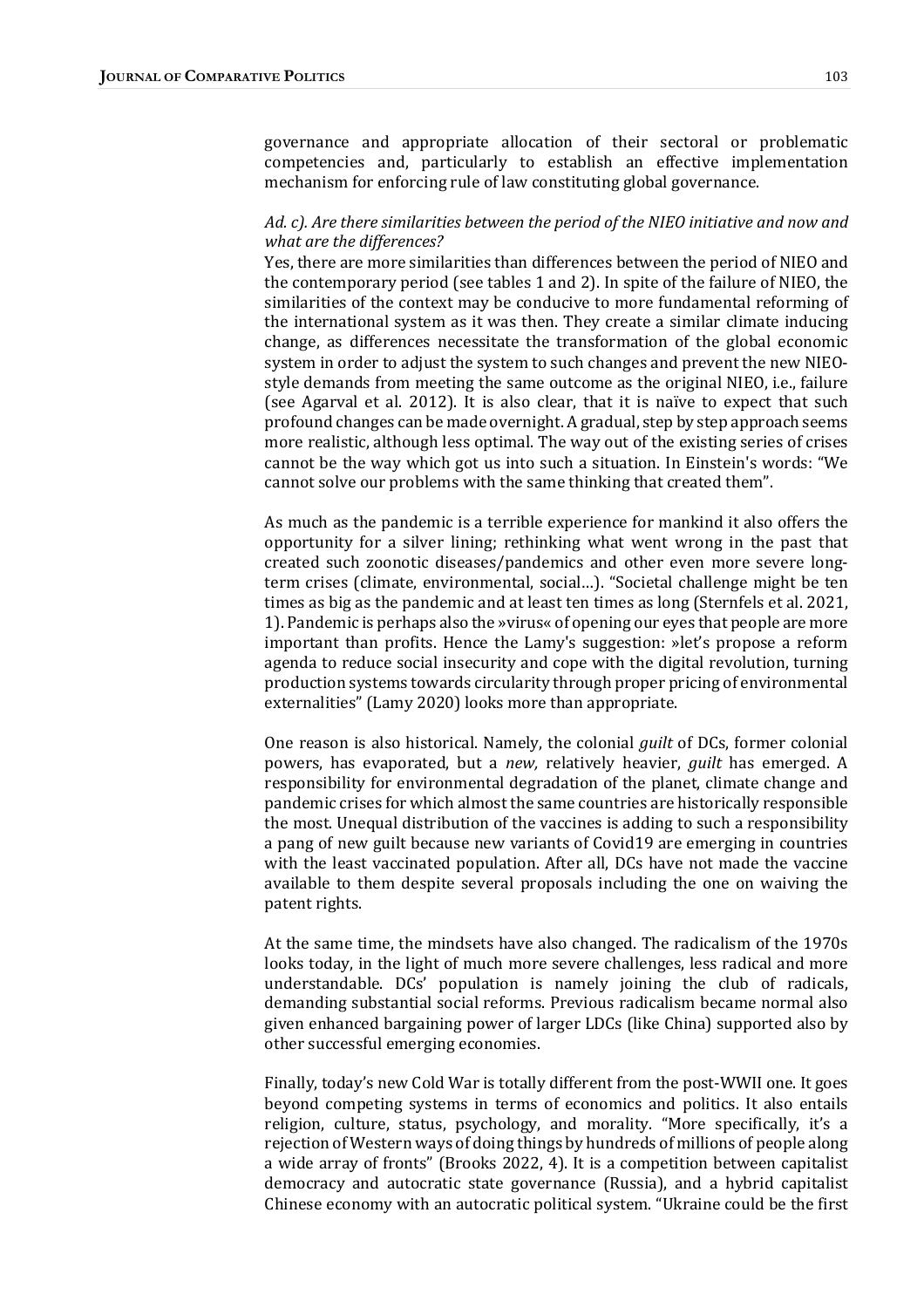battleground in what turns out to be a long struggle between diametrically opposed political systems." (ibid., 4).

Ad d). What are the chances for the realization of the New Inclusive Global Order?  $NIGEO<sup>14</sup>$  could meet with the same outcome as NIEO because it is perhaps ahead of the time and since the GR demonstrated how quick we tend to reboot the system, going back to old normal. Yes, it sounds like an ambitious, to some even naïve utopian, idea. But all major transformations in history looked initially very idealistic, naïve and utopian. Yet, as time went by they were realized. The fall of the Berlin wall, if predicted by some (as has not happened), would sound also as totally utopian in the 1980s and yet it happened. Gandhi posited clearly, "first they ignore you, then they ridicule you. And then they attack you and want to burn you. And then they build monuments for you."

Following this thought, chances for NIGEO might not be (in the long run) so thin also because the alternative might be risking the rise of illiberalism within liberal democracies as well as an ecological, and consequently social, catastrophe. A visionary framework is also needed for addressing the great dichotomy between economic GLO/integration of the global economy and the international political system based on national states and how to find a right congruence between the two. Our ultimate choice can be figuratively encapsulated by Woody Allen: "More than any other time in history, mankind faces a crossroads. One path leads to despair and utter hopelessness. The other, to total extinction. Let us pray we have the wisdom to choose correctly (Woody 1979).

If history can teach us something, the world after the Covid19 pandemic can resemble the one after 1945 when difficult decisions had to be made. Is it the time for a new BW or for something new? The new context, the enhanced interdependency and changing mindsets certainly point in the direction of something new.

One can agree with Piketty (2020) that "history is full of "ruptures" that create "switch points" when the action of a few people can cause a lasting change in a society trajectory". Have we reached such a switch point yet, do we have such leaders with a clear plan-vision of what should be done? The answer to the first question is most probably positive; yes, we reached the historic junction. "We should therefore leave behind the metaphor of it being "five minutes to noon," our last chance to act and prevent the catastrophe. It is already five minutes past noon, and the question is what to do in a totally new global constellation" ( $\tilde{Z}$ ižek 2021, 219). The answer to the second one is more complicated. Unfortunately, there is a lack of statesmen around the globe to have such a long-term vision and be willing to embrace policies which go beyond regular election cycles. Recent experiences don't fill us with optimism because, in the Covid19 exit strategies national, and not multilateral, approaches prevail. Economic nationalism inspired even by sovereigntists ideologies is winning always when there are no multilateral or regional readymade solutions available. Populism and authoritarianism are winning in times of chaos, in times of frustrations and disorientation because people are attracted by such simple solutions promising to get quickly out of such crises, compared to more complicated and slower democratic, science-based, more complicated, solutions.

The Covid19 pandemic is a global tragedy. But that shouldn't—and needn't prevent us from finding innovative ways to accelerate progress. On the contrary,

<sup>&</sup>lt;sup>14</sup> More on its principles in Svetličič (2022).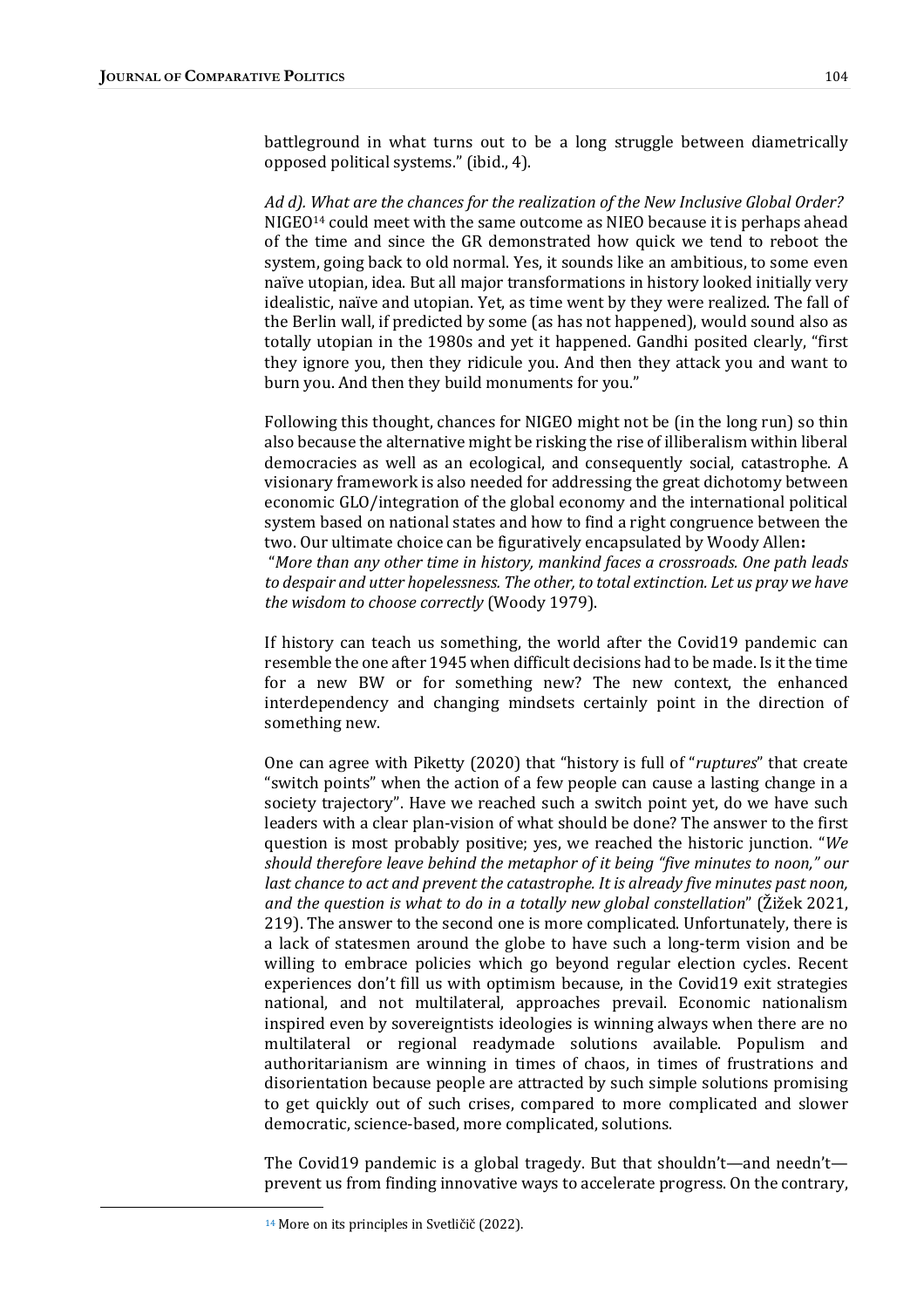it should stimulate productive thinking. It would not be the first disaster from which new innovative ways to exit it were found.

Unfortunately, the Russian aggression on Ukraine, has demonstrated how limited our understanding of the world is, how weak we are in predicting the developments and how wrong it was to overemphasise rational economic factors and underestimate ideological ones or even forgetting the soft cultural and psychological, drivers of our lives, desires and objectives. The precondition for looking for new answers, for new challenges, is the ability to avoid such past mistakes and the *bullshit*, as coined by American Philosopher H. Frankfurt essay 1986 On Bullshit, "by ignoring the things how they are and concentrate on how they really are, because bullshit is a greater enemy of the truth than lies are.

## **REFERENCES**

- Aggarwal, Vinod K. and Steve Weber. 2012. The New International Economic Order. Available at https://hbr.org/2012/04/the-new-new-international-econ.
- Bourgeois, Valentin and Marie Stoyanov. 2020. "Arbitration frees WTO from appeals deadlock. Thomson Reuters. Practical Law." Available at http://arbitrationblog.practicallaw.com/arbitration-frees-wto-from-appealsdeadlock/.
- Bremmer, Ian. 2021. "The Technopolar Moment. How Digital Powers Will Reshape the Global Order." Foreign Affairs, Nov/Dec 2021. Available at https://www.foreignaffairs.com/articles/world/2021-10-19/ian-bremmer-bigtech-global-order.
- Brooks, David. 2022. "Globalization Is Over. The Global Culture Wars Have Begun." New York Times, 8 April 2022. Available at https://www.nytimes.com/2022/04/08/opinion/globalization-global-culturewar.html.
- Camus, Albert. 1947. The Plague. Paris: Gallimard.
- Chang, Ha-Joon. 2003. "Kicking Away the Ladder: The "Real" History of Free Trade." FPIF special report, December 2020.
- Cooley, Alexander and Daniel H. Nexon. 2022. "The Real Crisis of Global Order: Illiberalism on the Rise. The Real Crisis of Global Order." Foreign Affairs, Jan/Feb 2022. Available at <u>https://www.foreignaffairs.com/articles/world/2021-12-</u> 14/illiberalism-real-crisis-global-order.
- Desmet, Klaus and Esteban Rossi-Hansberg. 2021. "The Economic Impact of Climate Change over Time and Space." The NBER Reporter 4, December 2021.
- Eden, Lorraine and Fernanda M. Wagstaff. 2021. "Evidence-based Policymaking and the Wicked Problem of SDG 5 Gender Equality." Journal of International Business Policy 4  $(2021): 28-57.$
- Eilstrup-Sangiovanni, Mette and Stephanie C. Hofmann. 2019. "Of the contemporary global order, crisis, and change." *Journal of European Public Policy*  $27$  (7):  $1077-1089$ .
- Fabinc, Ivo and Tomislav Popović. 1988. Yugoslavia in the World Economy on the Threshold of the XXI century. Belgrade: Review of International Affairs.
- Fukuyama, Francis. 2020. "The Pandemic and Political Order." Available at https://tzirkotis.wordpress.com/2020/06/17/francis-fukuyama-on-the-pandemicand-political-order-foreign-affairs.
- Gilman, Nils. 2015. "The New International Economic Order: A Reintroduction." Humanity: An International Journal of Human Rights, Humanitarianism, and Development  $6(1)$ : 1-16.
- Goodman, P. Matthew. 2017. Parallel Perspectives on the Global Economic Order. Washington DC: Centre for Strategic & International Studies CSIS.
- Kasa, Sjur, Anne T. Gullberg and Gørild Heggelund. 2008. "The Group of 77 in the International Climate Negotiations: Recent Developments and Future Directions." International Environmental Agreements: Politics, Law and Economics 8 (2): 113-127.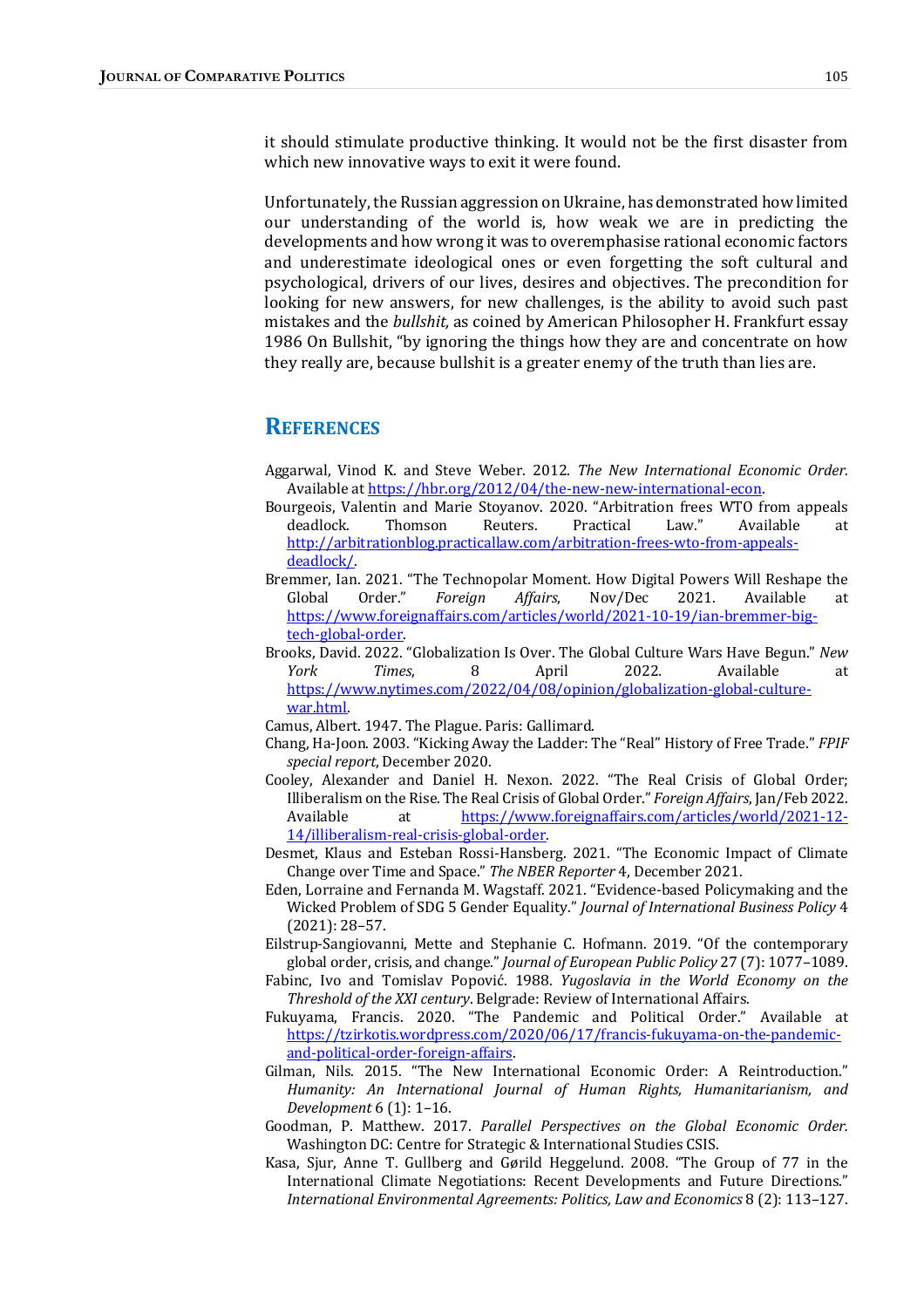- Lamy, Pascal 2020. "Is globalisation doomed?" Available at https://progressivepost.eu/no-category/is-globalisation-doomed.
- Lewkowicz, Nicolas. 2022. "The Geopolitical Dimension of the Cold War." Academia Letters. The contract of the contract at a contract at a contract at a contract at a contract at a contract at  $\alpha$ https://www.academia.edu/68637735/The Geopolitical Dimension of the Cold W
- ar. McFarland, Victor. 2015. "The New International Economic Order, Interdependence, and Globalization." Humanity: An International Journal of Human Rights, Humanitarianism, and Development  $6(1)$ : 217-233.
- Milanović, Branko. 2016. Global Inequality: A New Approach for the Age of Globalization. Cambridge MA: Harvard University Press.
- Payne, Tony and Matthew Bishop. 2020. "Making the Case for 'Progressive Reglobalisation' (Part 1)." The Progressive Post, 16 March 2020. Available at https://progressivepost.eu/making-the-case-for-progressive-reglobalisation-part-1/.
- Potočnik, Janez. 2022. "System Change Compass; A contribution to GRO23." International Resource Panel, 25 January 2022, Brussels.

Piketty, Thomas. 2020. Capital and Ideology. Cambridge MA: Harvard University Press.

- Rammelt, Crelis. 2022. "No inclusive development without a post-growth economy." Debating Development Research, 10 January 2022. Available at http://www.developmentresearch.eu/?p=1103.
- Raworth, Kate. 2017. Doughnut Economics: Seven Ways to Think Like a 21st-Century Economist. London and New York: Random House.
- Rašković, Matevž, Davor Vuchkovski and Marjan Svetličič. 2019. "Tectonic shifts in the global environment and the challenges for academics." Teorija in praksa 61 (SI): 338– 355.
- Rašković, Matevž. 2021. "International Business Policymaking for a Non-Ergodic "Wicked" World." Journal of International Business Policy, available at https://link.springer.com/content/pdf/10.1057/s42214-021-00113-w.pdf.

Rodrik, Dani. 2011. The Globalization Paradox. New York: W.W. Norton & Company.

- Rodrik, Dani. 2020. Will Covid19 Remake the World? Project Syndicate, 6 April 2020. Available at https://www.project-syndicate.org/commentary/will-covid19-remakethe-world-by-dani-rodrik-2020-04?barrier=accesspaylog.
- Rodrik, Dani and Stephen Walt 2021. "How to Construct a New Global Order?" Available at https://drodrik.scholar.harvard.edu/files/danirodrik/files/how to construct a new global order may 2021.pdf.
- Slaughter, Anne-Marie. 1997. "The Real New World Order." *Foreign Affairs*, Sep/ Oct 1997. Available at

https://scholar.princeton.edu/sites/default/files/slaughter/files/realnewworldord er.pdf. 

- Sobhan, Rehman. 1989. "South-South Cooperation: The Logic of Experience." Development & South-South Cooperation 5 (8): 87-103.
- Stephen, D. Matthew and David Skidmore. 2019. "The AIIB in the Liberal International Order." The Chinese Journal of International Politics 12 (1): 61-91.
- Sternfels, Bob, Tracy Francis, Anu Madgavkar and Sven Smit. 2021. "Our future lives and livelihoods: Sustainable and inclusive and growing." McKinsey Quarterly, 26 October 2021. Available at https://www.mckinsey.com/featured-insights/sustainableinclusive-growth/our-future-lives-and-livelihoods-sustainable-and-inclusive-andgrowing.
- Stiglitz, Joseph. 2019. People, Power, and Profits: Progressive Capitalism for an Age of Discontent. New York: W.W. Norton & Company.
- Svetličič, Marjan. 2020a. "From Red Scare to Yellow peril: Reality and Fears of the Rise of China in a Historical Context." Teorija in praksa 57 (1): 347-367.
- Svetličič, Marjan. 2020b. "The lessons of developed countries for Covid19 exit strategies." Teorija in praksa 57 (4): 1065-1084.
- Svetličič, Marjan. 2022. "Lessons of the New International Economic Order for Contemporary World Economy." Teorija in praksa, forthcoming.
- Taleb, Nicholas Nasim. 2010. The Black Swan: The Impact of the Highly Improbable, Second Edition. New York City: Random House.

The Economist. 2020. Thanking big brother, 18 April 2020.